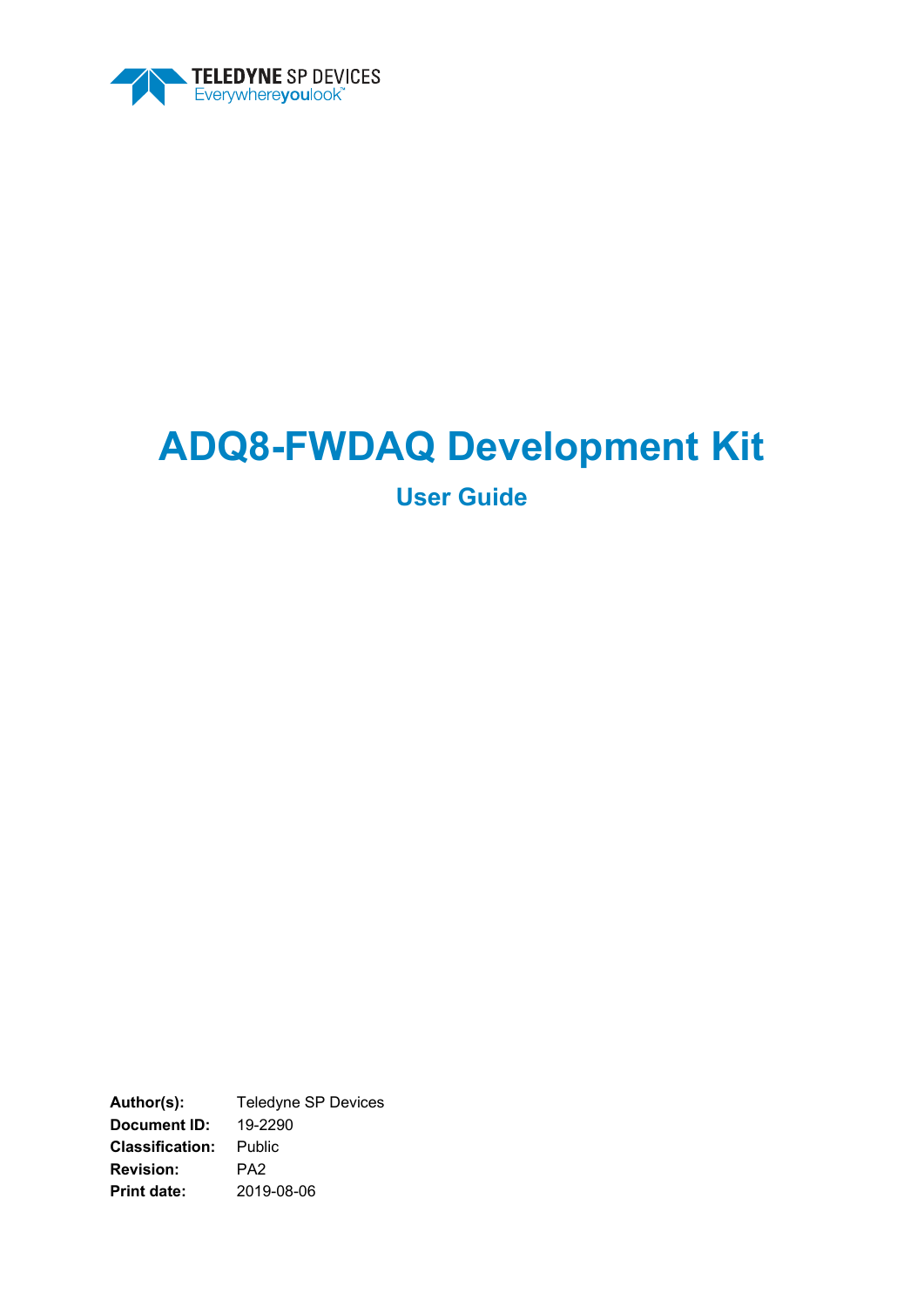

**Classification Revision** Public **Document ID Print date** 19-2290 2019-08-06

# **Contents**

| 1              |     | Introduction                             | $\mathbf{2}$    |
|----------------|-----|------------------------------------------|-----------------|
|                | 1.1 |                                          | $\overline{2}$  |
| $\mathbf{2}$   |     | <b>Prerequisites</b>                     | 3               |
| 3              |     | <b>Development Environment and Tools</b> | 4               |
|                | 3.1 |                                          | $\overline{4}$  |
|                | 3.2 |                                          | $\overline{4}$  |
|                | 3.3 |                                          | 5               |
|                | 3.4 |                                          | 5               |
|                | 3.5 |                                          | 5               |
|                |     | 3.5.1                                    | $6\phantom{1}6$ |
|                |     | 3.5.2                                    | 6               |
|                |     | 3.5.3                                    | 6               |
|                |     | 4 General Concepts                       | 9               |
|                | 4.1 |                                          | 9               |
|                | 4.2 |                                          | 9               |
|                | 4.3 |                                          | 11              |
|                | 4.4 |                                          | 12              |
|                |     | 4.4.1                                    | 12              |
|                | 4.5 |                                          | 12              |
|                |     | 4.5.1                                    | 14              |
|                |     | 4.5.2                                    | 14              |
| 5              |     | <b>User Logic 1</b>                      | 24              |
|                |     |                                          | 24              |
| 6              |     | <b>User Logic 2</b>                      | 26              |
| $\overline{7}$ |     | Troubleshooting                          | 27              |
|                | 7.1 |                                          | 27              |
|                |     | 7.1.1                                    | 27              |
|                |     |                                          | 28              |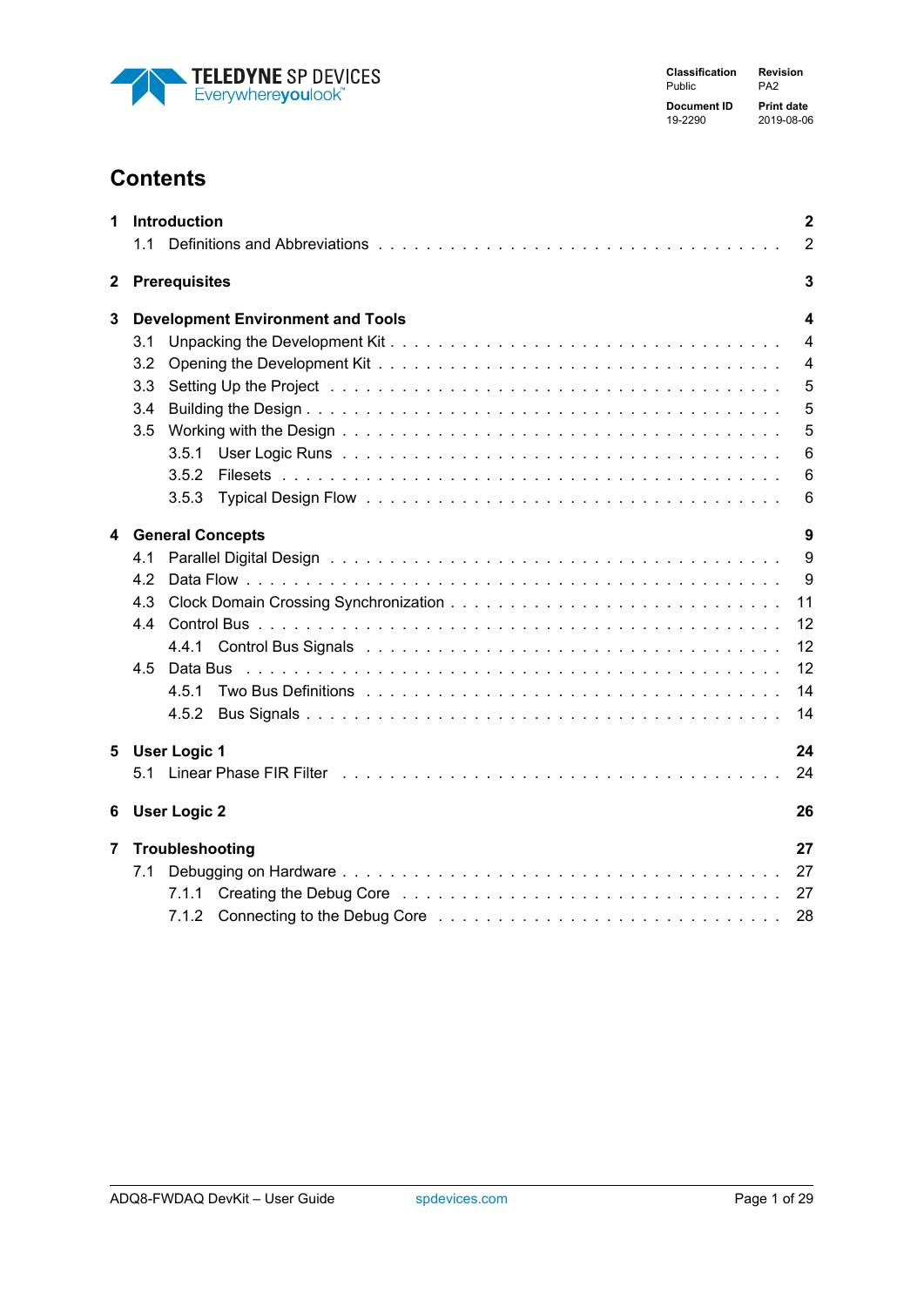

# <span id="page-2-0"></span>**1 Introduction**

This document is the user guide for the data acquisition firmware's development kit for the ADQ8 digitizer. There are different versions of the development kit depending on which device-to-host interface and number of channels of ADQ8 that is targeted. Make sure the development kit matches the target hardware.

The development kit centers around two *user logic areas*: UL1 and UL2. These areas target strategic points in the data path and are specifically intended to contain custom HDL designs.

The first user logic area, UL1, described in Section [5,](#page-24-0) operates on the full-rate data stream—before the trigger information has been decoded to create records. The second user logic area, UL2, described in Section  $6$ , operates on complete records, potentially with a reduced sample rate.

### <span id="page-2-1"></span>**1.1 Definitions and Abbreviations**

<span id="page-2-2"></span>Table [1](#page-2-2) lists the definitions and abbreviations used in this document.

| <b>Item</b>     | <b>Description</b>                                                    |
|-----------------|-----------------------------------------------------------------------|
| <b>ADC</b>      | Analog-to-digital converter                                           |
| <b>CDC</b>      | Clock domain synchronization                                          |
| <b>DCP</b>      | Device checkpoint-represents a saved design state in Vivado.          |
| <b>DevKit</b>   | Development kit                                                       |
| <b>FPGA</b>     | Field-programmable gate array                                         |
| <b>FWDAQ</b>    | The Data acquisition firmware                                         |
| GiB             | Gibibyte (1024 <sup>3</sup> bytes)                                    |
| <b>OOC</b>      | Out of context                                                        |
| <b>PROM</b>     | Programmable read-only memory                                         |
| <b>PS</b>       | Parallel samples                                                      |
| QX.Y            | Fixed-point representation with x integer bits and Y fractional bits. |
| <b>RTL</b>      | Register transfer level                                               |
| Tcl             | Tool command language—scripting language used in Vivado.              |
| UL <sub>1</sub> | User logic 1—the first open FPGA area, see Section 5.                 |
| UL <sub>2</sub> | User logic 2—the second open FPGA area, see Section 6.                |
| <b>VHSIC</b>    | Very high speed integrated circuit                                    |
| <b>VHDL</b>     | VHSIC hardware description language                                   |
| Verilog         | Hardware description language                                         |
| Vivado          | Xilinx FPGA design suite                                              |
| <b>XCI</b>      | Xilinx core instance                                                  |

Table 1: Definitions and abbreviations used in this document.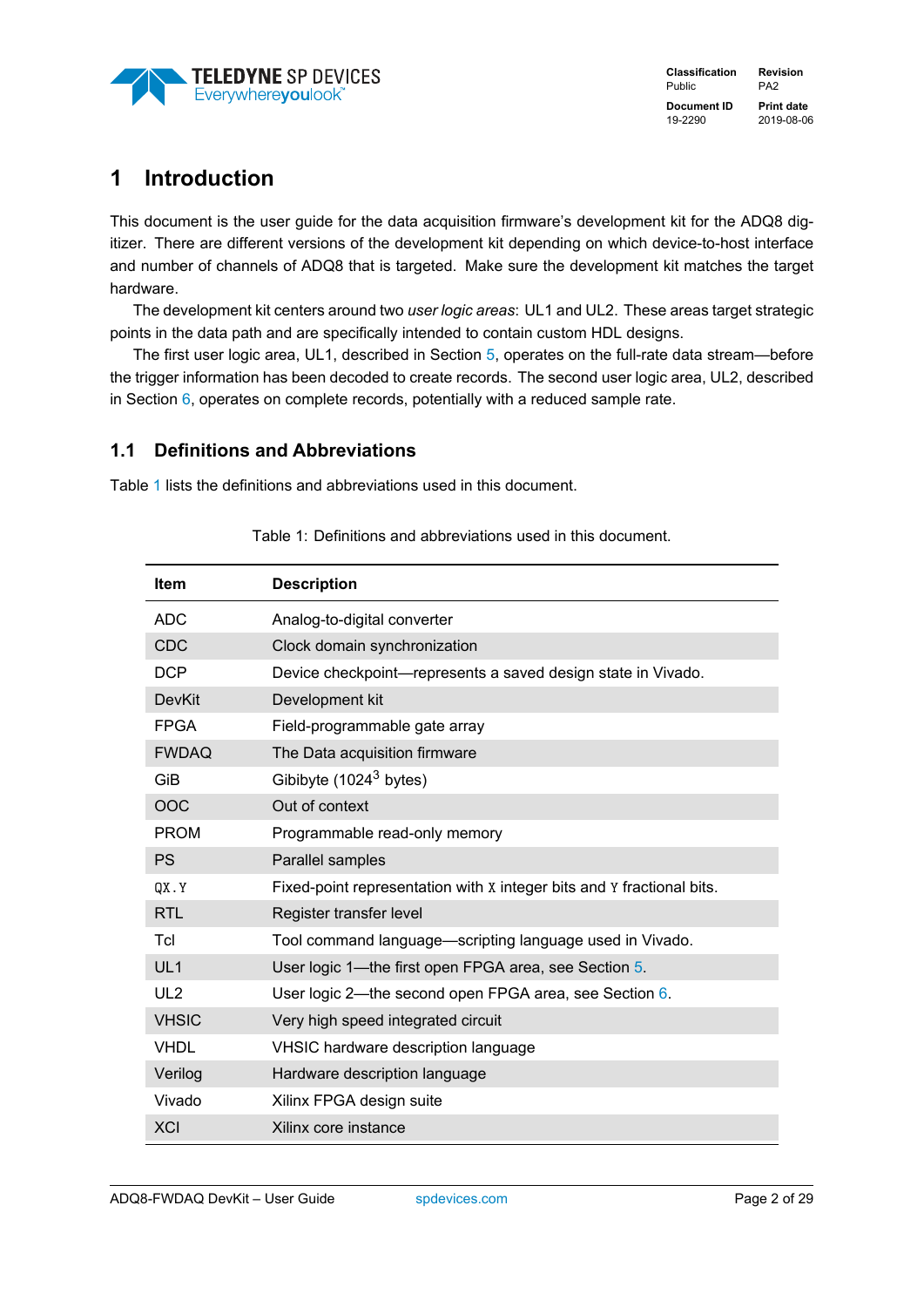

**Classification Revision** Public PA2 **Document ID Print date** 19-2290 2019-08-06

# <span id="page-3-0"></span>**2 Prerequisites**

The development kit has the following prerequisites:

- A license for the ADQ8 development kit purchased from Teledyne SP Devices.
- A license for the Xilinx design tools. For current versions of the development kit, a license for *Vivado 2018.2* is required.
	- **–** Minimum tooling is the Vivado *Design Edition*.
	- **–** The Vivado *WebPack* does not support the family of ADQ products.
	- **–** Xilinx *ISE* cannot be used.
- Previous experience with defining custom logic using Verilog or VHDL.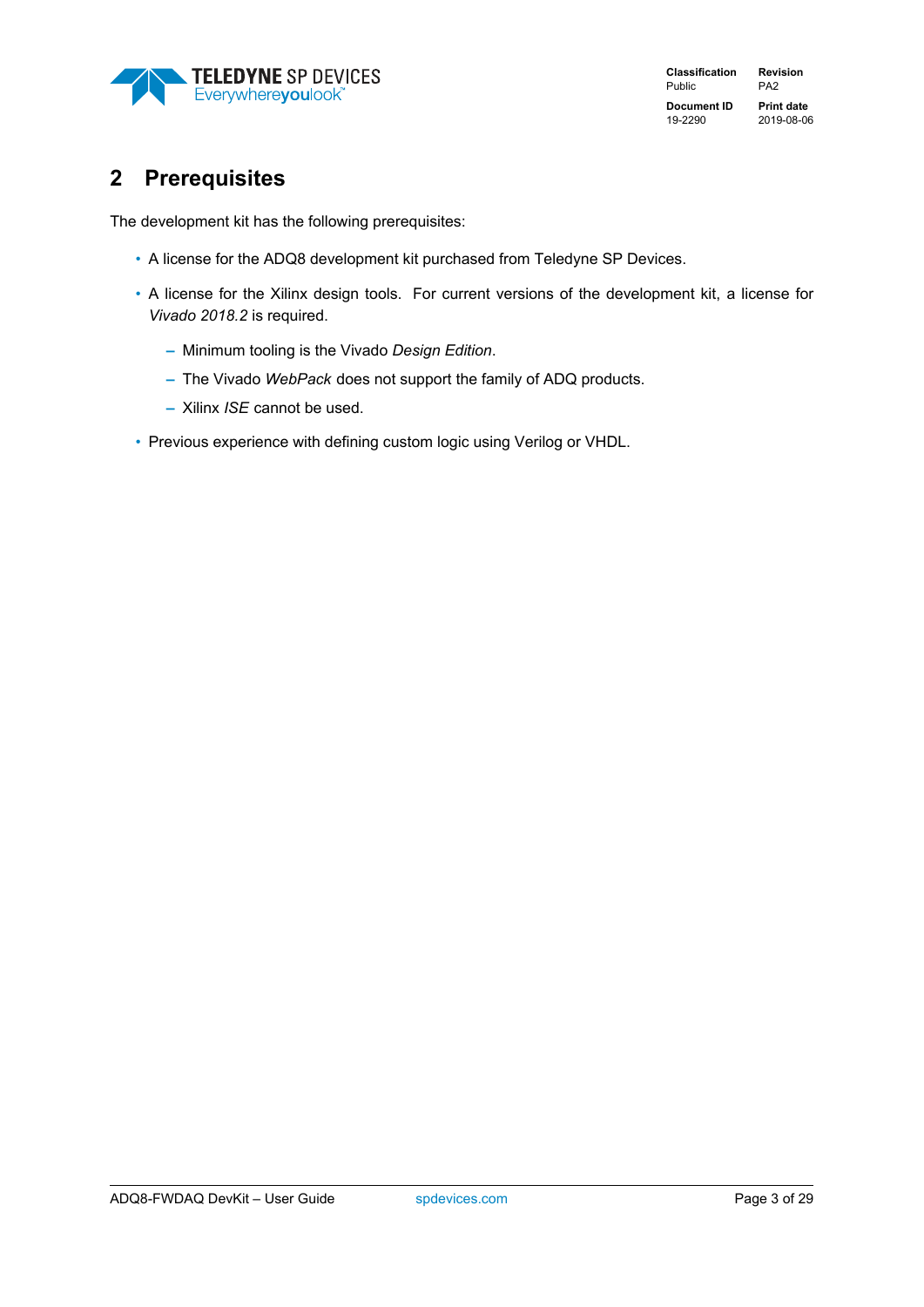

# <span id="page-4-0"></span>**3 Development Environment and Tools**

This section describes the development kit workflow and the associated tools.

### <span id="page-4-1"></span>**3.1 Unpacking the Development Kit**

The development kit is delivered as a .zip archive containing the project files, source files and documentation. The first level of the archive contains a README file and another archive that is password protected. By unpacking the password-protected archive, the user agrees to the terms of the development kit license. Make sure to extract the archive to a directory where the current user has read *and* write permissions.

### � **Warning**

By unpacking the password-protected archive, the user agrees to the terms of the development kit license.

### � **Important**

The archive should be extracted to a directory where the user has read and write permissions.

The archive is organized as follows:

<Archive root>/

| $\_$ constraints/                       | Contains the constraint files for the design.                                  |
|-----------------------------------------|--------------------------------------------------------------------------------|
| $\overline{\phantom{a}}$ documentation/ | Contains the documentation for the development kit.                            |
| $\verb+ $ edif/                         | Contains the device checkpoint (DCP) file of the surrounding FPGA de-<br>sign. |
| ∟ elf⁄                                  | Contains the Microblaze PROM file.                                             |
| $\overline{\phantom{a}}$ implementation | Contains the Tcl scripts that abstracts several workflow operations.           |
| ∟ ip/                                   | Contains the configuration files for the Xilinx IPs used in the design.        |
| $\_source/$                             | Contains the Verilog source files for modules used in the design.              |
| $\_$ License.txt                        | Development kit license file.                                                  |

### � **Note**

Though every file in the source/ directory is available for editing, only a few files should be edited. This is explained further in Sections [5](#page-24-0) and [6](#page-26-0) which deals with the two user logic areas.

### <span id="page-4-2"></span>**3.2 Opening the Development Kit**

To open the development kit in Vivado, follow the steps outlined below.

- 1. Start Vivado
- 2. In the menu bar, select *Tools > Run Tcl Script...*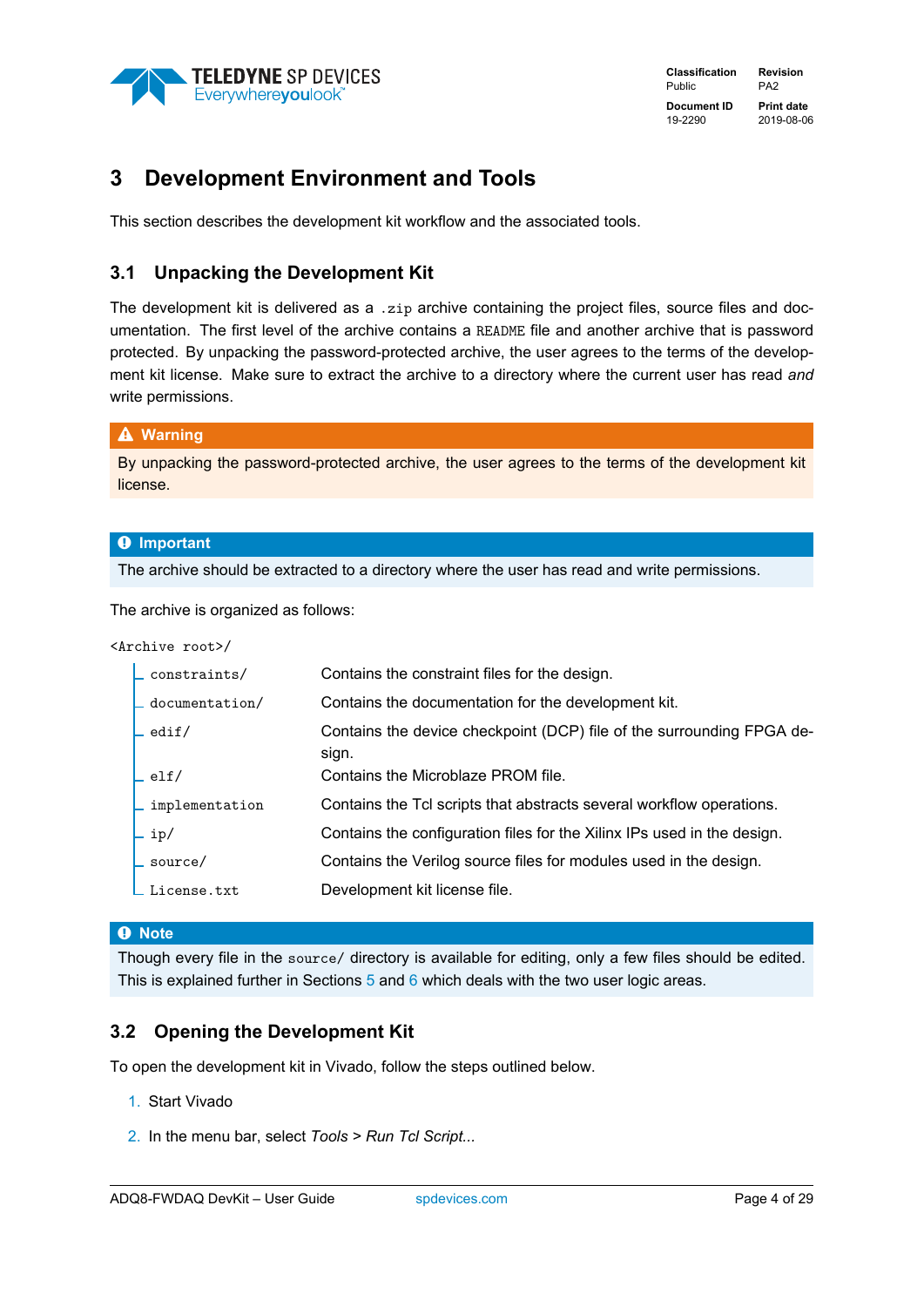

3. Open the file <Archive root>/implementation/scripts/devkit.tcl. The Tcl console will output the following text:

```
** ADQ8 Development Kit ***
Usage:
 devkit_setup - Create project
 devkit_build - Build project
 devkit_synth_ul 1 - Generate netlist for User_Logic1
 devkit_synth_ul 2 - Generate netlist for User_Logic2
 devkit_update_filesets - Update user logic filesets
 devkit_mcs - Generate .mcs firmware file
```
At this point, the Tcl commands specific to the development kit have been defined and are available in the Tcl console. The project is now ready to be set up for first-time use.

### � **Note**

The development kit for ADQ8 works a bit diffrenty compared to ADQ7 and ADQ14 since it uses out-of-context runs for the user logic builds. For details see Section [3.5.](#page-5-2)

### <span id="page-5-0"></span>**3.3 Setting Up the Project**

To set up the development kit, execute the command

```
devkit_setup
```
in the Tcl console. The process may take a few moments to finish since parts of the design will need to be compiled. Once the setup is complete, a Vivado project has been created and the design is ready to be built. This step only has to be completed once.

### <span id="page-5-1"></span>**3.4 Building the Design**

To build the entire design, execute the command

devkit\_build

in the Tcl console. Depending on the computer specifications and the complexity of the design as a whole, i.e. the precomplied design and the user logic together, this may take several hours. Once the process is complete, an .mcs file has been generated in the implementation/ directory. This file represents a new firmware for the digitizer and may be uploaded using the *ADQUpdater* application. Refer to the ADQUpdater user guide [\[1\]](#page-29-1) for instructions on how to manage the firmware on the ADQ8 digitizer.

### <span id="page-5-2"></span>**3.5 Working with the Design**

This section describes the concepts of the development kit and gives an introduction to the workflow of adding customized logic functions to the digitizer firmware.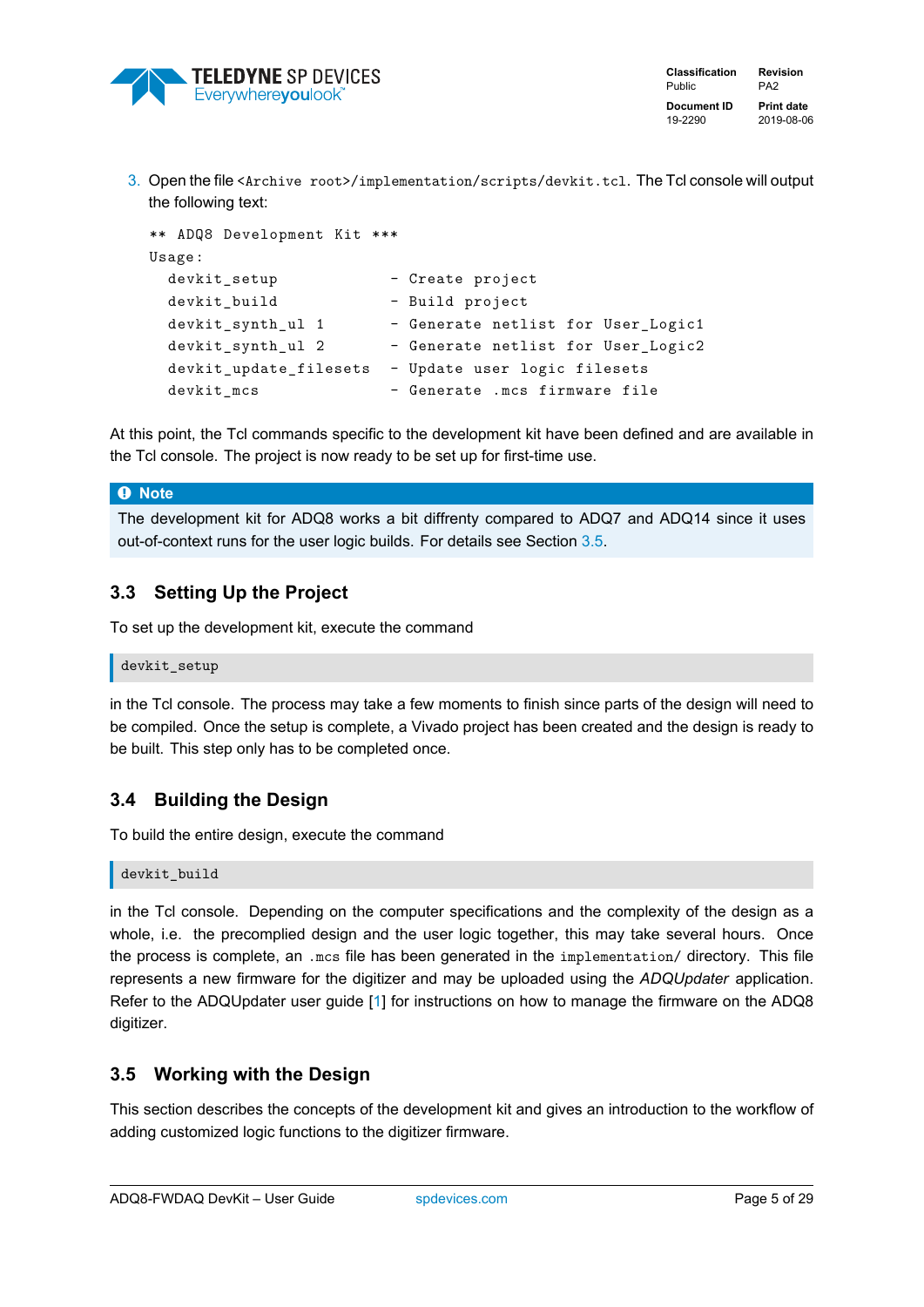

### <span id="page-6-0"></span>**3.5.1 User Logic Runs**

Each user logic area has an assosiated out-of-context (OOC) run in the Vivado project, as illustrated in Fig. [1.](#page-6-3) If there has been changes in a run's associated files it will automatically be started when building the design. If there are no changes cached results will be used when building the project. The runs can also be launched manually either by using the GUI or running the command

devkit\_synth\_ul 1

or

devkit\_synth\_ul 2

<span id="page-6-3"></span>in the Tcl commad window.



Figure 1: View of the *Design Runs* tab showing the runs for the user logic areas.

### <span id="page-6-1"></span>**3.5.2 Filesets**

When adding RTL or IP files to the project, they are included in the fileset sources 1 by default. Since UL1 and UL2 are built out-of-context, files must be moved into the fileset for these runs. Otherwise, they will not be found when synthesizing the design. Fig. [2a](#page-7-0) illustrates a file that has just been added to the project. The module in this file is instantiated in user logic2.v and therefore it must be moved to its fileset. Moving files can in most cases be done automatically by running the command

devkit\_update\_filesets

in the Tcl console. The move operation can also be done manually with

```
move files -fileset user logic2 [get files newfile.v]
```
Fig. [2b](#page-7-1) shows the source hierarchy after the file has been moved.

### <span id="page-6-2"></span>**3.5.3 Typical Design Flow**

This section outlines the typical design flow for the development kit.

1. Set up the development kit project as described in Section [3.3.](#page-5-0)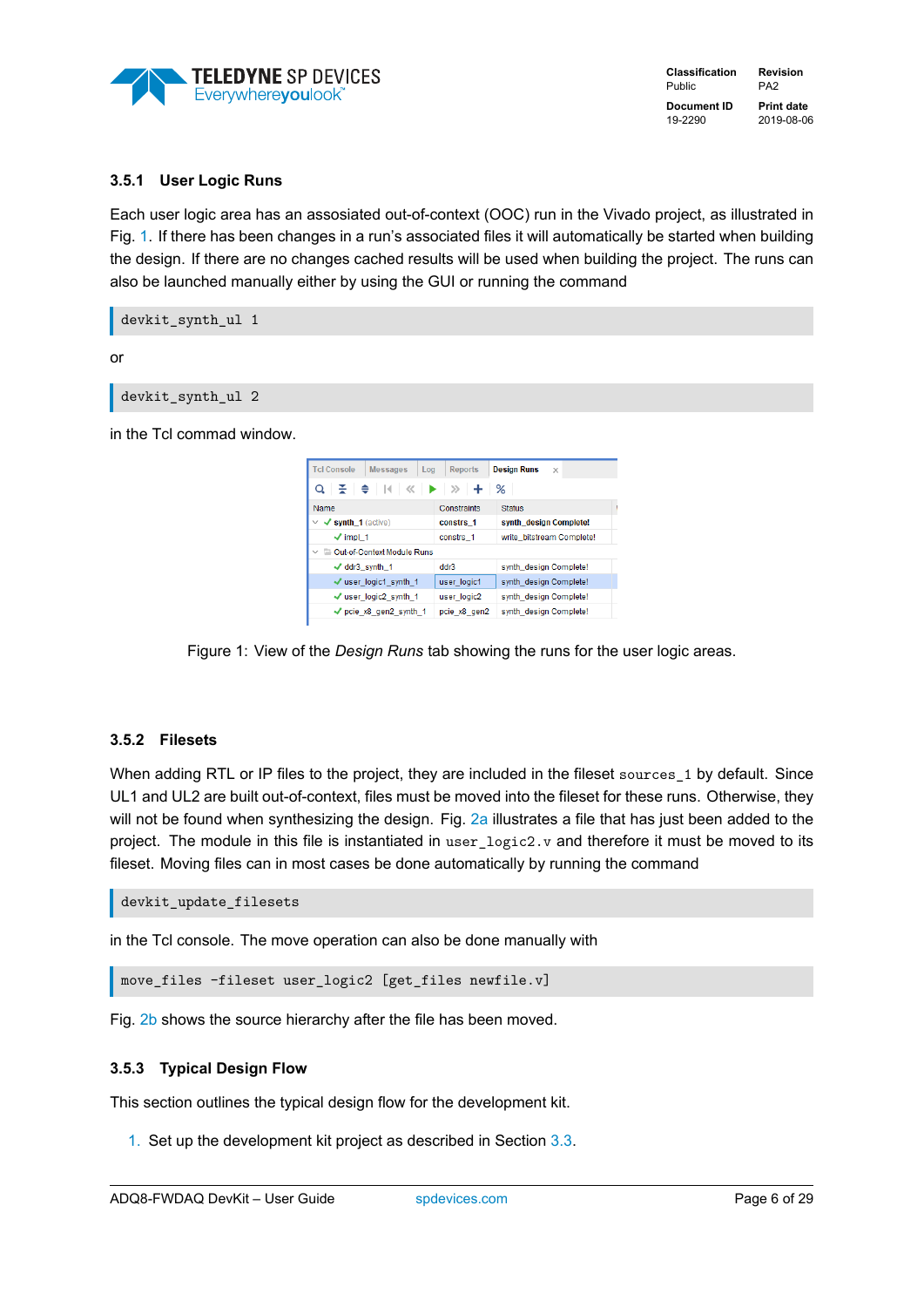

**Classification Revision** Public PA2 **Document ID Print date** 19-2290 2019-08-06

<span id="page-7-0"></span>

| Sources                                                                     | $?$ $ \Box$ $\Box$ $\times$ | <b>Sources</b>                                                            | $?$ $ \Box$ $\Box$ $\times$ |
|-----------------------------------------------------------------------------|-----------------------------|---------------------------------------------------------------------------|-----------------------------|
| $+$ 2 $\bullet$<br>Q<br>≩ I ≑ I                                             | ۰                           | $\mathbb{E}$ $\Rightarrow$ $\pm$ $\boxed{2}$ $\bullet$<br>Q               | ۰                           |
| $\vee$ $\Box$ Design Sources (10)                                           |                             | $\vee$ $\Box$ Design Sources (9)                                          |                             |
| $\triangleright \equiv$ Verilog Header (2)                                  |                             | $\triangleright \equiv$ Verilog Header (2)                                |                             |
| $\vee$ <b></b> System_wrapper (System_wrapper.v) (4)                        |                             | $\vee$ <b></b> System_wrapper (System_wrapper.v) (4)                      |                             |
| System i: System (System.dcp)                                               |                             | System_i: System (System.dcp)                                             |                             |
| > PCIE BMD inst: PCIE BMD (PCIE BMD.v) (1)                                  |                             | > PCIE_BMD_inst: PCIE_BMD (PCIE_BMD.v) (1)                                |                             |
| $\blacksquare$ user logic1 i: user logic1 (user logic1.v) (41)<br>$\geq 0$  |                             | $\triangleright$ <b>I</b> user logic1 i: user logic1 (user logic1.v) (41) |                             |
| $\vee$ I user_logic2_i: user_logic2 (user_logic2.v) (3)                     |                             | $\vee$ I user_logic2_i:user_logic2 (user_logic2.v) (3)                    |                             |
| regfile_inst: ul2_regfile (ul2_regfile.v)                                   |                             | regfile_inst: ul2_regfile (ul2_regfile.v)                                 |                             |
| dram reader inst: dram reader (dram reader.v) (3<br>$\rightarrow$ $\bullet$ |                             | > dram_reader_inst: dram_reader (dram_reader.v) (                         |                             |
| ? newfile i: xil defaultlib.newfile                                         |                             | newfile i: newfile (newfile.v)                                            |                             |
| $\triangleright \oplus$ ddr3 (ddr3.xci)                                     |                             | $\triangleright \oplus$ ddr3 (ddr3.xci)                                   |                             |
| newfile (newfile.v)                                                         |                             | $\triangleright$ $\equiv$ XDC (2)                                         |                             |
| $\triangleright$ $\equiv$ XDC (2)                                           |                             | $\triangleright$ $\blacksquare$ BMM (1)                                   |                             |
| <b>BMM</b> (1)<br>$\rightarrow$ $\equiv$                                    |                             | $\sum$ ELF(1)                                                             |                             |
| $\sum$ ELF(1)                                                               |                             | $\triangleright$ $\equiv$ Configuration Files (1)                         |                             |
| $\triangleright$ $\equiv$ Configuration Files (1)                           |                             | $\triangleright$ $\blacksquare$ Constraints (9)                           |                             |
| $\triangleright \equiv$ Constraints (9)                                     |                             | $\triangleright$ $\equiv$ Simulation Sources (7)                          |                             |
| $\geq$ Simulation Sources (8)                                               |                             |                                                                           |                             |
|                                                                             |                             |                                                                           |                             |
|                                                                             |                             |                                                                           |                             |
| <b>Hierarchy</b><br><b>IP Sources</b><br>Libraries                          | Compile Order               | <b>Hierarchy</b><br><b>IP Sources</b><br>Libraries                        | Compile Order               |

(a) The file newfile.v has just been added but UL2 cannot find it.

<span id="page-7-1"></span>

Figure 2: Illustration of the source view in Vivado before and after a file has been moved to the fileset for user logic 2.

- 2. Modify or insert new Verilog code into user  $logict1.v$  or user  $logic2.v$ . This operation can be broken down into four steps:
	- (a) Extract *data*, *data valid* and relevant *bus signals* using the *bus extraction macros* (see Section [4.5.2\)](#page-14-1).
	- (b) Process the extracted signals, i.e. stimulate the custom user design.
	- (c) Insert the processed data, data valid and relevant bus signals using the *bus insertion macros* (see Section [4.5.2\)](#page-14-1).
	- (d) Set the correct value for the BUS\_PIPELINE delay parameter to keep the correct time relation between signals that were not manually inserted.
- 3. Generate the FPGA configuration file (.mcs file) by using one of the two methods outlined below:
	- *Automatic*
		- (a) Execute the command

devkit build

in the Tcl console.

• *Manual*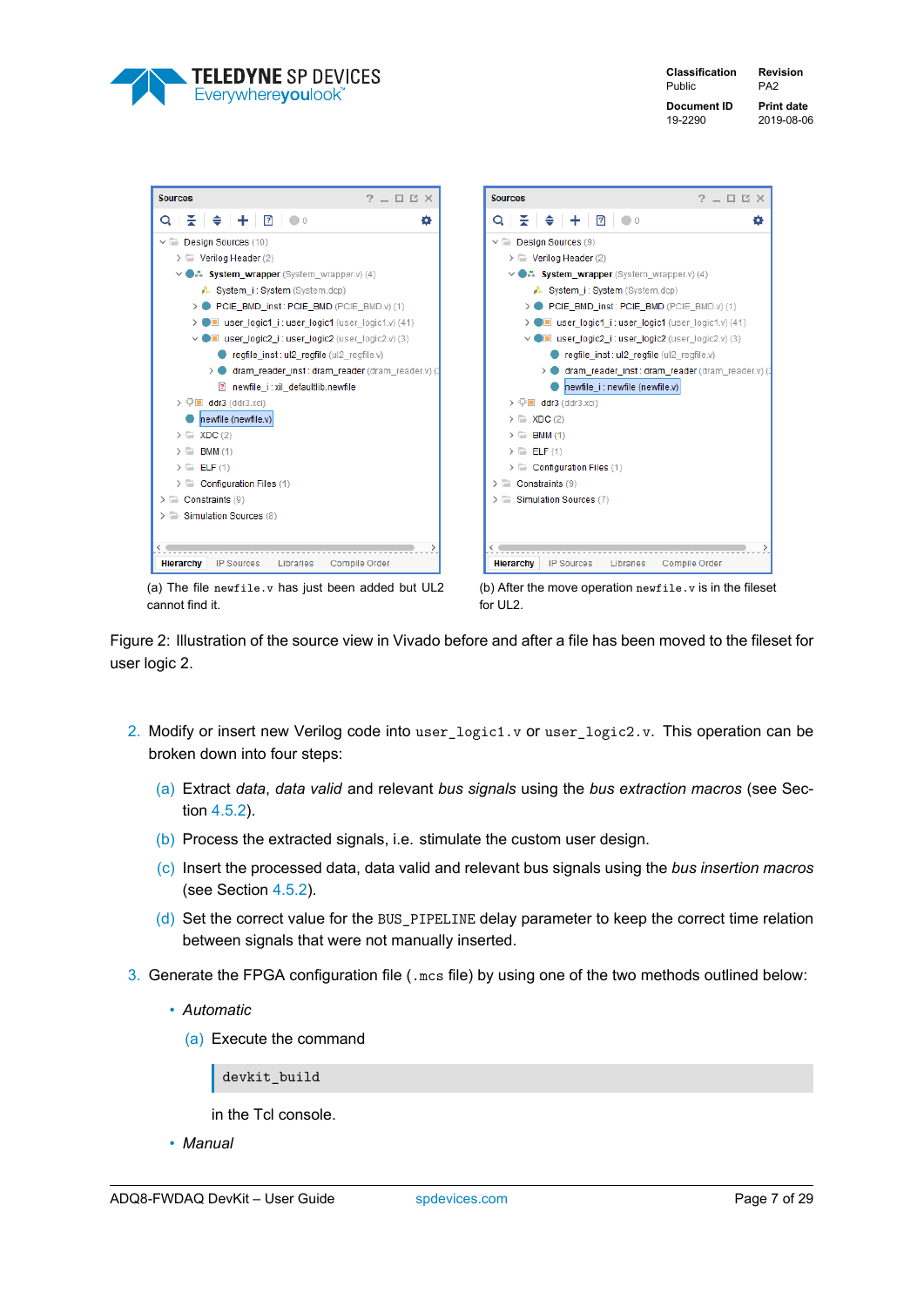

(a) If HDL or IP files have been added execute the command

devkit\_update\_files

in the Tcl console.

- (b) Start builds by selecting *Generate Bitstream*. This action will rebuild user logic runs that are out of date and end with the bitstream generation.
- (c) Once the bitstream is available, generate the FPGA configuration file by executing the command

devkit\_mcs

in the Tcl console. The configuration (.mcs) file can be found in the implementation/ directory after the process is complete.

- 4. Program the configuration file representing the custom design into the digitizer using the ADQUpdater application. Refer to the corresponding user guide [\[1\]](#page-29-1) for details on the programming process.
- 5. Test the custom firmware using either
	- one of the software examples available in the ADQAPI library or
	- a custom user application.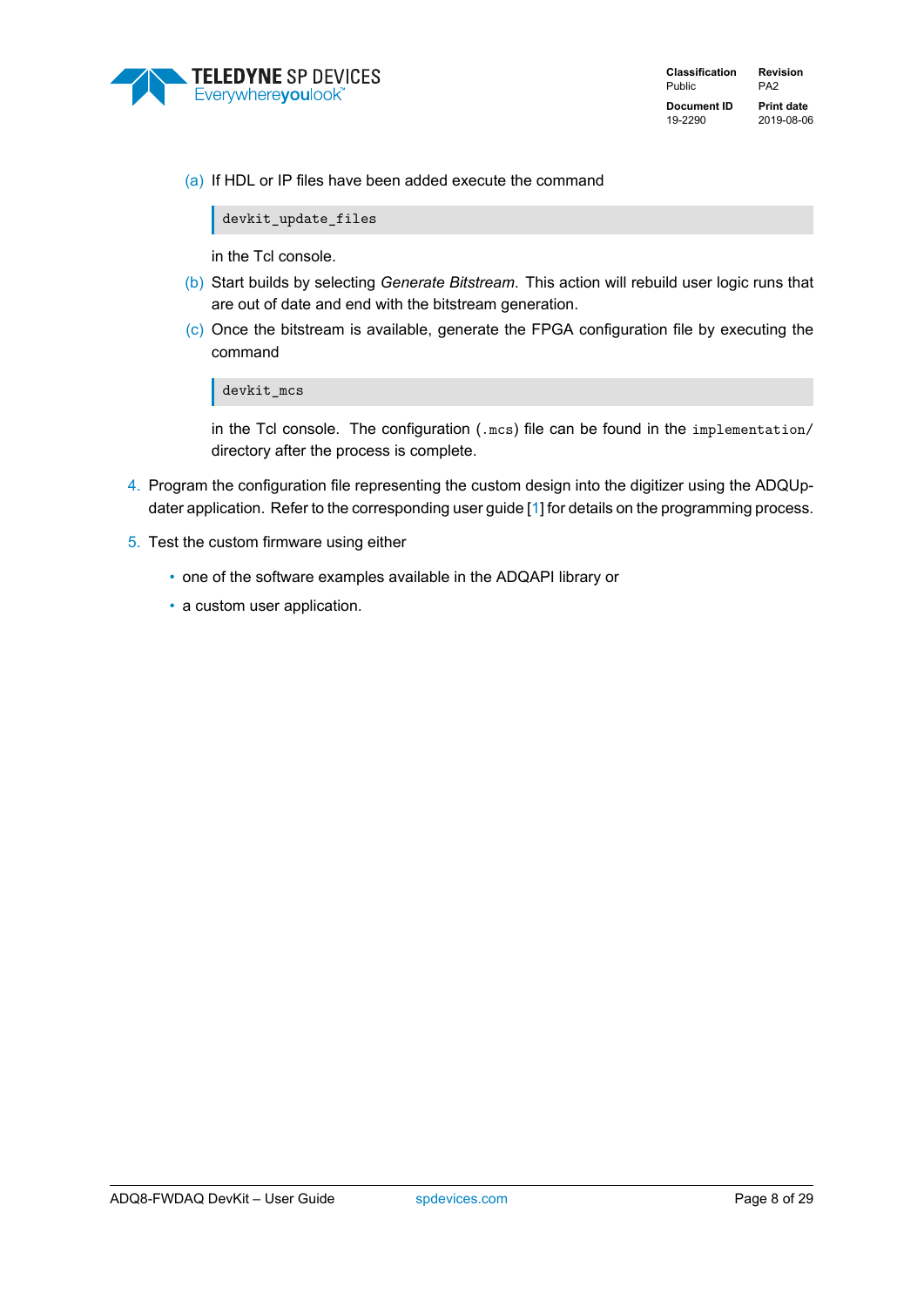

# <span id="page-9-0"></span>**4 General Concepts**

This section introduces concepts surrounding the development kit for ADQ8 in general and ADQ8- FWDAQ in particular. The reader is assumed to be familiar with digital design.

### <span id="page-9-1"></span>**4.1 Parallel Digital Design**

More often than not, the FPGA cannot be clocked at the same rate as the incoming data. To handle this scenario, the logic needs to be implemented to handle several data words per clock cycle, i.e. several data words in *parallel*. Parallel design is more challenging than its counterpart, where one data word is processed per clock cycle, due to the many pitfalls inherent to the former. Instructing the reader on parallel design is outside the scope of this document but moving forward, some familiarity with the concept is expected.

In ADQ8-8C, the FPGA is clocked at 250 MHz while the data rate is 1 GSPS. Since a data word is equal to a sample, a parallelization of 4 is required.

### <span id="page-9-2"></span>**4.2 Data Flow**

Fig. [3](#page-10-0) presents an overview of the data path of ADQ8-FWDAQ where the two user logic areas are highlighted. A brief description of each block in the data path is provided. Throughout this section, knowledge of concepts surrounding parallel digital design is assumed. A short summary is presented in Section [4.1.](#page-9-1) A *cycle* may be used to refer to a *data clock cycle*.

The data propagates between the modules in the data path using an *AXI stream* bus interface with custom insertion and extraction macros for convenience (see Section [4.5.2\)](#page-14-1). Additionally, each module has access to the control bus via an *AXI* bus interface. These two buses do *not* exist in the same clock domain, meaning any signals transferred from one domain to the other *must* be synchronized to the receiving clock. Refer to Sections [4.3](#page-11-0) and [4.4](#page-12-0) for additional details.

### � **Important**

Any signals transferred from the control bus clock domain to the data bus clock domain or vice versa *must* be synchronized to the receiving clock.

### **Trigger module**

The trigger module is tasked with decoding and inserting *trigger events*, as well as the ADC data, on the data bus. A trigger event consists of a single bit indicating the event itself and additional information such as the position of the event within the [data](#page-17-0) word. Additionally, functions involving the timestamp are also located in this module.

### **User logic 1**

The first user logic area in the design. Refer to Section [5](#page-24-0) for a more detailed description of the module.

### **Sample skip**

The data rate can be reduced by the sample skip function. Setting the sample skip factor to, for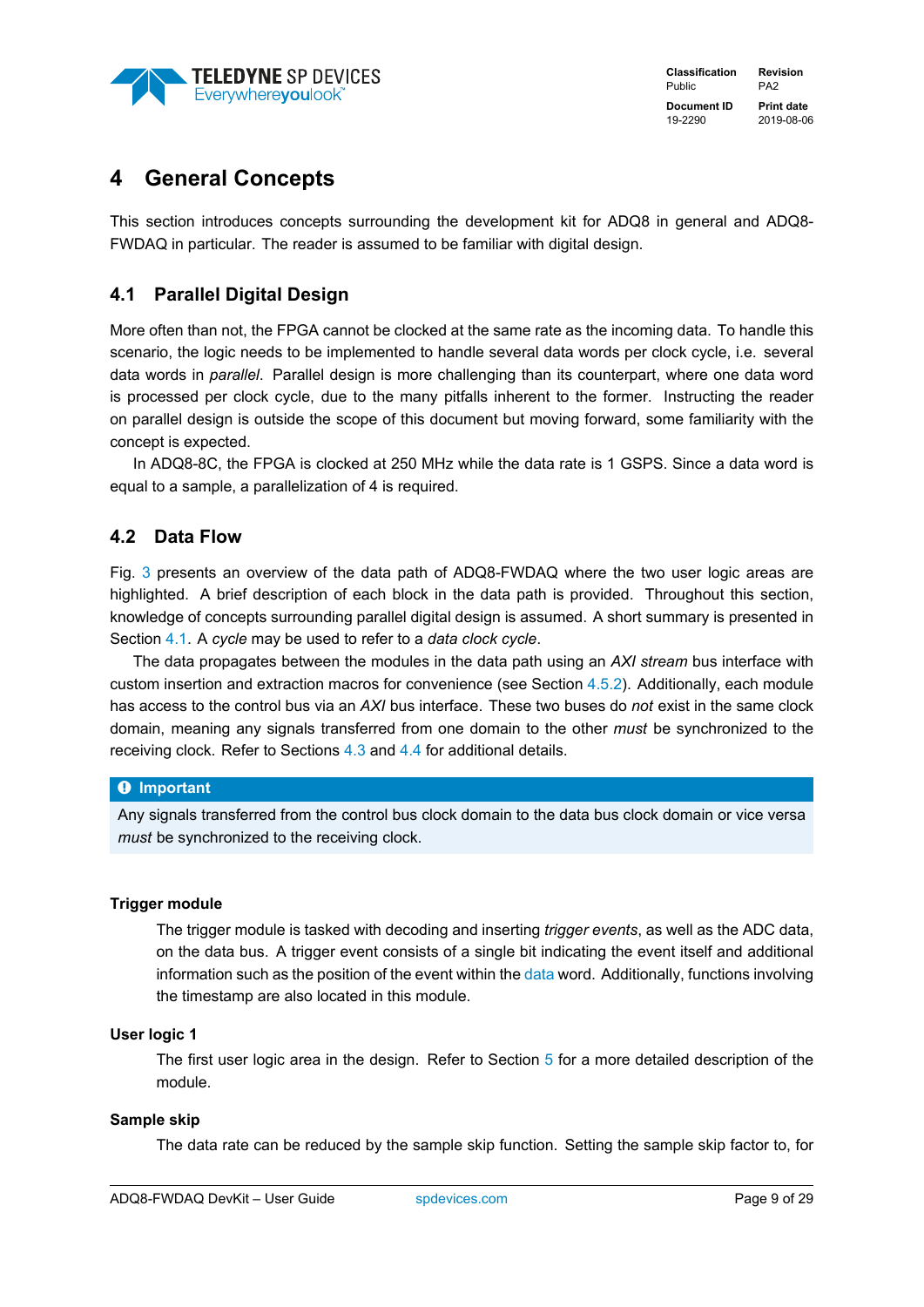<span id="page-10-0"></span>





Figure 3: A block diagram of the data path of ADQ8-FWDAQ. The two user logic areas are highlighted.

example, 4 means that every 4th sample is kept and the others are discarded. Refer to the ADQ8 manual [\[2\]](#page-29-2) for details on the settings available for this module.

### **Level trigger**

This module is used to generate trigger information based on the amplitude of the data within the data stream. Refer to the ADQ8 manual [\[2\]](#page-29-2) for additional details on the various settings available for this module.

### **Acquisition module**

The acquisition module is tasked with framing the channel data into *records*. A record consists of a continuous number of samples where the starting point and stopping point is marked by a logic-high pulse on the [record start](#page-20-0) and [record stop](#page-20-0) data bus signals, respectively. Since records can only begin and end once per data clock cycle, the minimum record length is one data clock cycle and the record length must be divisible by the degree of parallelization.

### **Barrel shifter**

This module rearranges the data so that the first parallel word is the first sample in the record.

ADQ8-FWDAQ DevKit – User Guide [spdevices.com](https://www.spdevices.com)example and page 10 of [29](#page-29-0)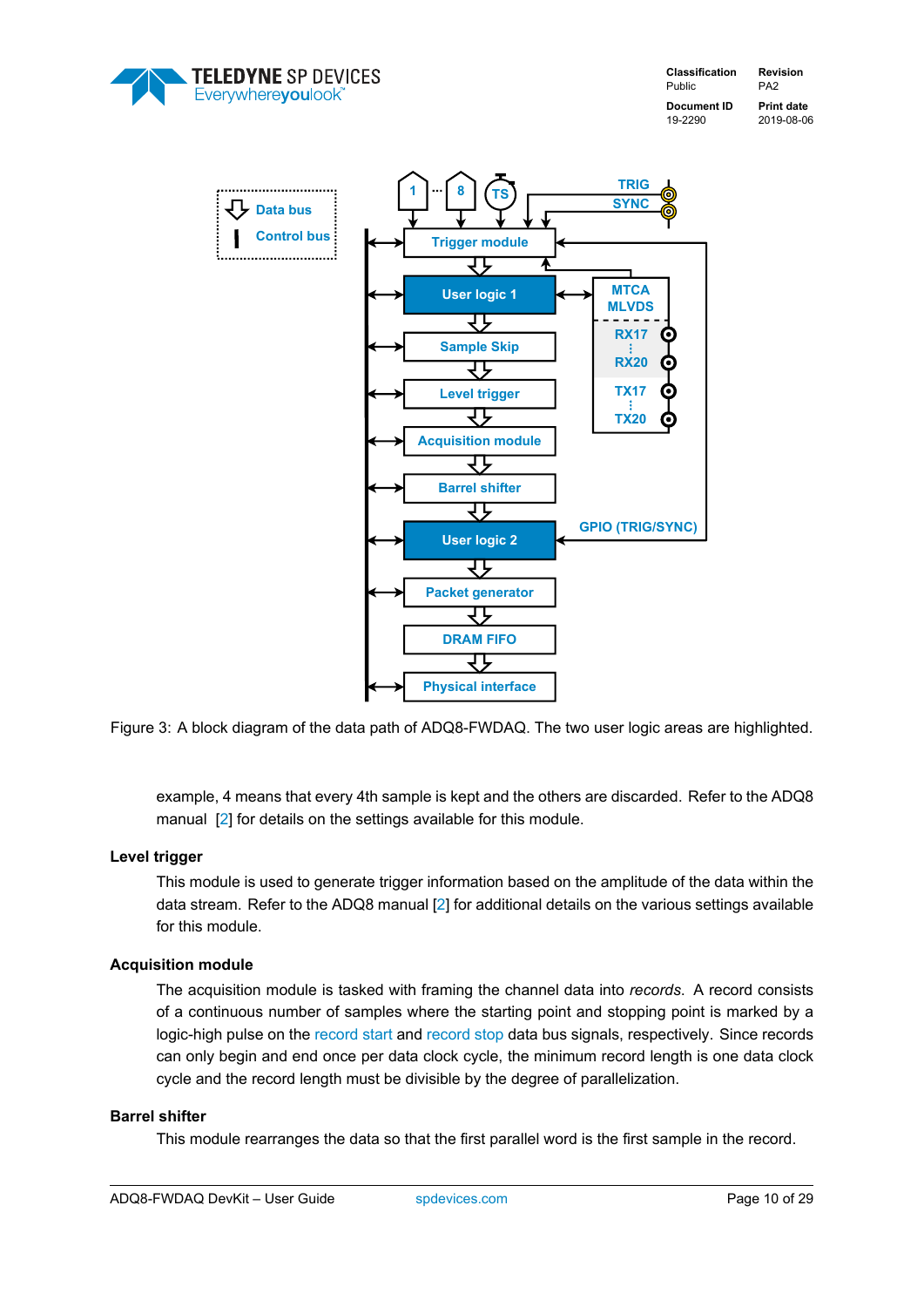

### **User logic 2**

The second user logic area in the design. Refer to Section  $6$  for a more detailed description of the module.

### **Packet generator**

The packet generator is tasked with converting the information on the data bus into packets. While this operation adds some overhead to the data stream, the benefits outweigh the drawbacks since the data is more manageable in packet form when transmitting over a physical interface.

### **DRAM FIFO**

The packet generator is followed by a DRAM FIFO with a capacity of 1 GiB. This scheme allows the digitizer to buffer data in the event of a temporary stall on the physical interface. When data is discarded due to an imbalance between the acquisition rate and the readout rate, packets are discarded at the FIFO Input,

### **Physical interface**

The digitizer's physical interface, e.g. PXIe or MTCA.

### <span id="page-11-0"></span>**4.3 Clock Domain Crossing Synchronization**

A clock domain crossing (CDC) is a boundary where digital signals pass from one clock domain to another. This boundary constitutes a critical point in the design and care must be taken to *synchronize* signals passing through the boundary to the *receiving* clock.

There are several techniques to choose from depending on the type of signal that should be synchronized, e.g. a multi-bit signal is not handled in the same way as a signal that is 1 bit wide. The reader is expected to be familiar with CDC synchronization techniques. The paper by Clifford E. Cummings [\[3\]](#page-29-3) is a good place to start if the reader's knowledge needs to be refreshed.

In each of the user logic areas, there is one clock domain crossing in the default design—between the control bus clock and the data bus clock. This boundary joins the control bus register values, representing the current configuration, and the data bus logic, tasked with processing the data. To aid the user, there are two CDC helper modules available in the source/ directory:

source/

| .ul_cdc_sync.v         | CDC synchronization module for a 1-bit signal.            |
|------------------------|-----------------------------------------------------------|
| ul_cdc_sync_bus_ce.v . | CDC synchronization of a multi-bit signal using a strobe. |

These modules should cover any CDC needs and should be used whenever CDC synchronization is called for. Refer to Section [4.4](#page-12-0) for details on the control bus and to Sections [5](#page-24-0) and [6](#page-26-0) for examples of CDC synchronization and logic making use of these register values.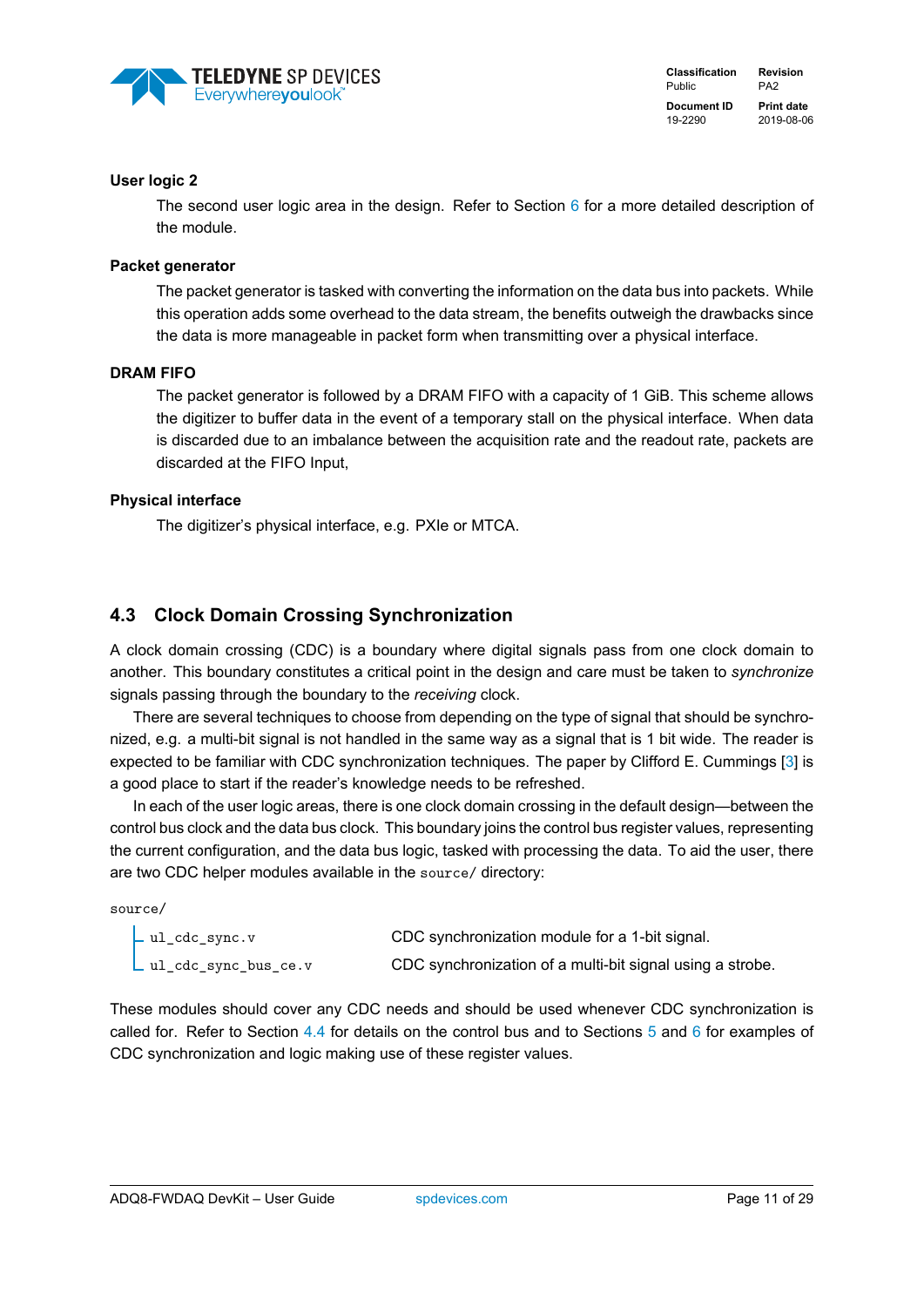

### <span id="page-12-0"></span>**4.4 Control Bus**

Each user logic area has access to the control bus which provides a connection between the custom logic and the soft microprocessor located in the enclosing design. A transaction cannot be started from a user logic area and thus, communicating between the two modules using the control bus is not supported. Instead, transactions are initiated by the microprocessor which in turn is initiated from the ADQAPI, specifically by using the functions to read or write user registers.

### **Access a single register**

- ReadUserRegister()
- WriteUserRegister()

### **Access a range of registers**

- ReadBlockUserRegister()
- WriteBlockUserRegister()

### � **Note**

Transactions on the control bus cannot be initiated from the user design, only from calling specific functions in the ADQAPI.

The default user logic design implements a register map but the bus can also be used to interface block RAMs, FIFOs or other custom logic.

### <span id="page-12-1"></span>**4.4.1 Control Bus Signals**

Table [2](#page-13-0) presents the signals on the control bus. An acknowledge signal *must* be transmitted as a response to all read and write requests. Otherwise, the bus will hang and the digitizer may become unresponsive.

### � **Important**

An acknowledge signal *must* be transmitted as a response to all read and write requests. Otherwise, the bus will hang and the digitizer may become unresponsive.

### <span id="page-12-2"></span>**4.5 Data Bus**

The stream of ADC data, its associated control signals and other metadata all propagate on the data bus. The various signals are intricately related to each other and it is crucial that their relation in time is kept intact while they are processed by the custom logic.

### � **Important**

The bus signals are closely related to each other and it is crucial that their relation in time is kept intact through the user logic areas.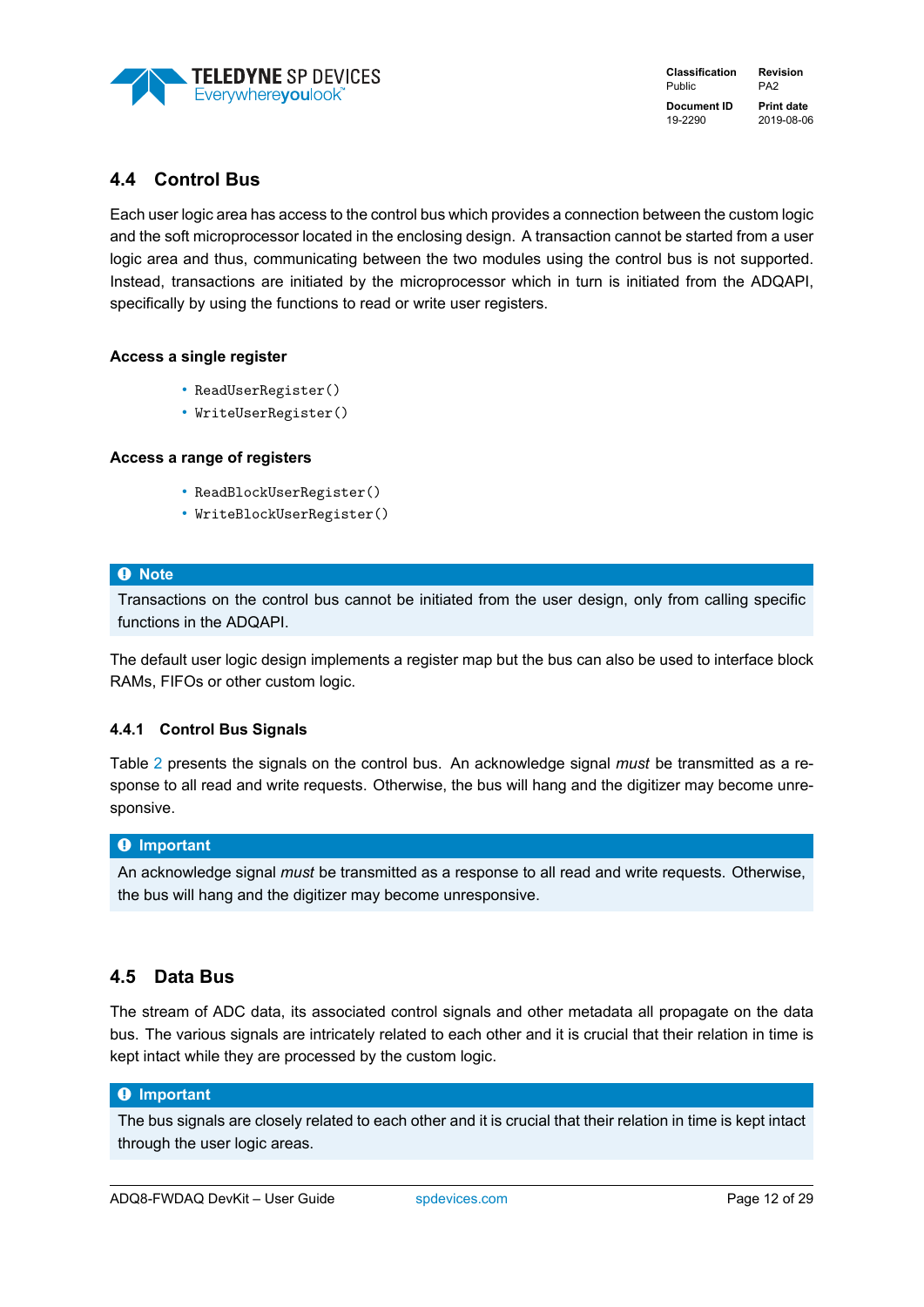

<span id="page-13-0"></span>

| <b>Signal</b> | <b>Description</b>          | <b>Direction</b> | <b>Polarity</b> |
|---------------|-----------------------------|------------------|-----------------|
| clk           | Bus clock                   | Input            | N/A             |
| rst i         | Start-up reset              | Input            | Active high     |
| addr i        | Read/write address, 14 bits | Input            | N/A             |
| $wr_i$        | Write strobe                | Input            | Active high     |
| wr_ack_o      | Write data acknowledge      | Output           | Active high     |
| wr data i     | Write data 32 bits          | Input            | N/A             |
| rd i          | Read strobe                 | Input            | Active high     |
| rd ack o      | Read acknowledge            | Output           | Active high     |
| rd data o     | Read data 32 bits           | Output           | N/A             |

### Table 2: The signals on the control bus.

The development kit includes predefined functions to simplify the bus operations. There are two points where the user design interfaces with the data bus: *extraction* and *insertion*. As the names suggest, targeted signals are extracted from the bus and input to the custom logic to create a response. The logic's output signals are inserted back into the data bus and continues to propagate through the design (see Fig. [3\)](#page-10-0). Signals that are *not* inserted back into the data bus will be subjected to pipelining with a delay equal to the value of the BUS\_PIPELINE parameter. This parameter must be defined in the same HDL source file as the bus operations. Fig. [4](#page-13-1) outlines the principle of working with the bus signals in the user space.

<span id="page-13-1"></span>

Figure 4: A diagram showing the principle of extracting signals from and inserting signals into the data bus. Any field not inserted manually is subjected to a pipeline delay equal to the value of the BUS\_PIPELINE parameter.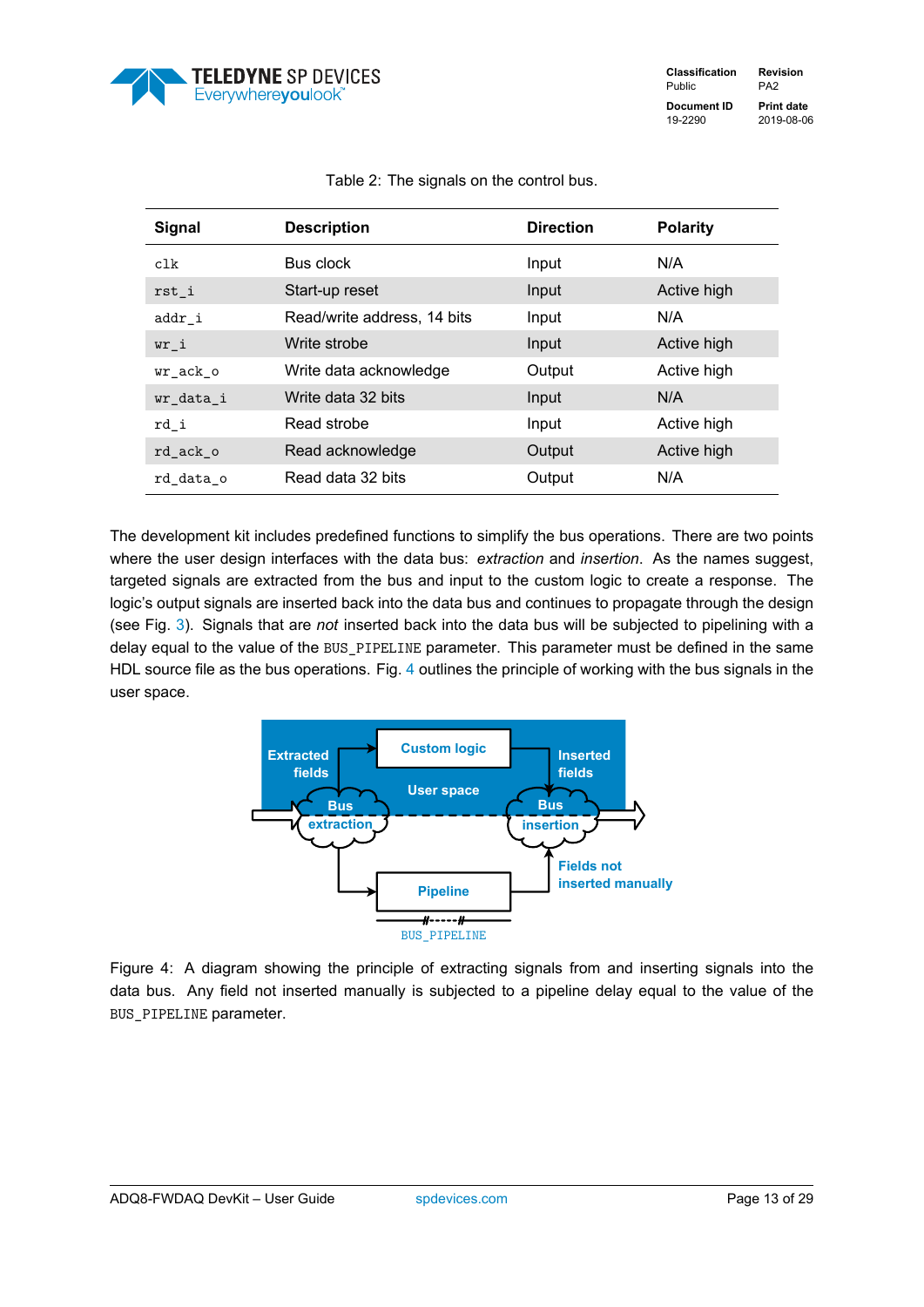

### <span id="page-14-0"></span>**4.5.1 Two Bus Definitions**

Roughly halfway through the design, the data bus is redefined. At this point, a few signals are added to the bus and a few existing signals change their width. The two definitions are labeled *real-time* and *reduced rate* where the former describes the composition of the bus up until the point where it is redefined. Regardless of where the redefinition occurs, the important point is that the first user user logic area uses the real-time bus definition while the second user logic area uses the reduced rate definition. The two bus definitions each have their own set of functions to support bus operations. These are available in two Verilog header (.vh) files in the source/ directory.

source/

| _ bus_splitter_rt.vh | Defines functions to interface with the real-time data bus.    |
|----------------------|----------------------------------------------------------------|
| _ bus_splitter_rr.vh | Defines functions to interface with the reduced rate data bus. |

### <span id="page-14-1"></span>**4.5.2 Bus Signals**

This section provides a reference for the bus signals on the real-time (RT) and the reduced rate (RR) data buses. Each section defines one bus signal, provides a description of its functionality and purpose and lists the associated bus interface functions. The interface functions are defined on the form insert\_\* and extract\_\*, where \* is a string based on the signal name.

Section [4.5.1](#page-14-0) explained that the definitions of these interface functions are located in two files: bus\_splitter\_rt.vh and bus\_splitter\_rr.vh. The user *must only* include the file matching the bus definition in the target user logic area, i.e.

- bus\_splitter\_rt.vh for the first user logic area (UL1) and
- bus\_splitter\_rr.vh for the second user logic area (UL2).

### � **Note**

In the default design, the source files for the two user logic areas import the appropriate bus definition.

### <span id="page-14-2"></span>**Timestamp** *RT: single, RR: per channel*

The *timestamp* signal is tasked with providing a monotonically increasing counter to serve as a time base for the digitizer. The signal is 50 bits wide and holds an unsigned value that may be synchronized to external and internal events by using the timestamp synchronization mechanism. This feature is outlined in the ADQ8 manual [\[2\]](#page-29-2). The resolution of the time base on ADQ8 is 250 ps. Hence, the counter increments its value by 16 each data clock cycle.

The timestamp value during a data clock cycle where [record start](#page-20-0) is asserted propagates to the user space in the host computer via the record header.

### insert\_timestamp(signal) *RT*

Insert the 50-bit timestamp signal into the real-time data bus. The timestamp signal is expected as an input argument.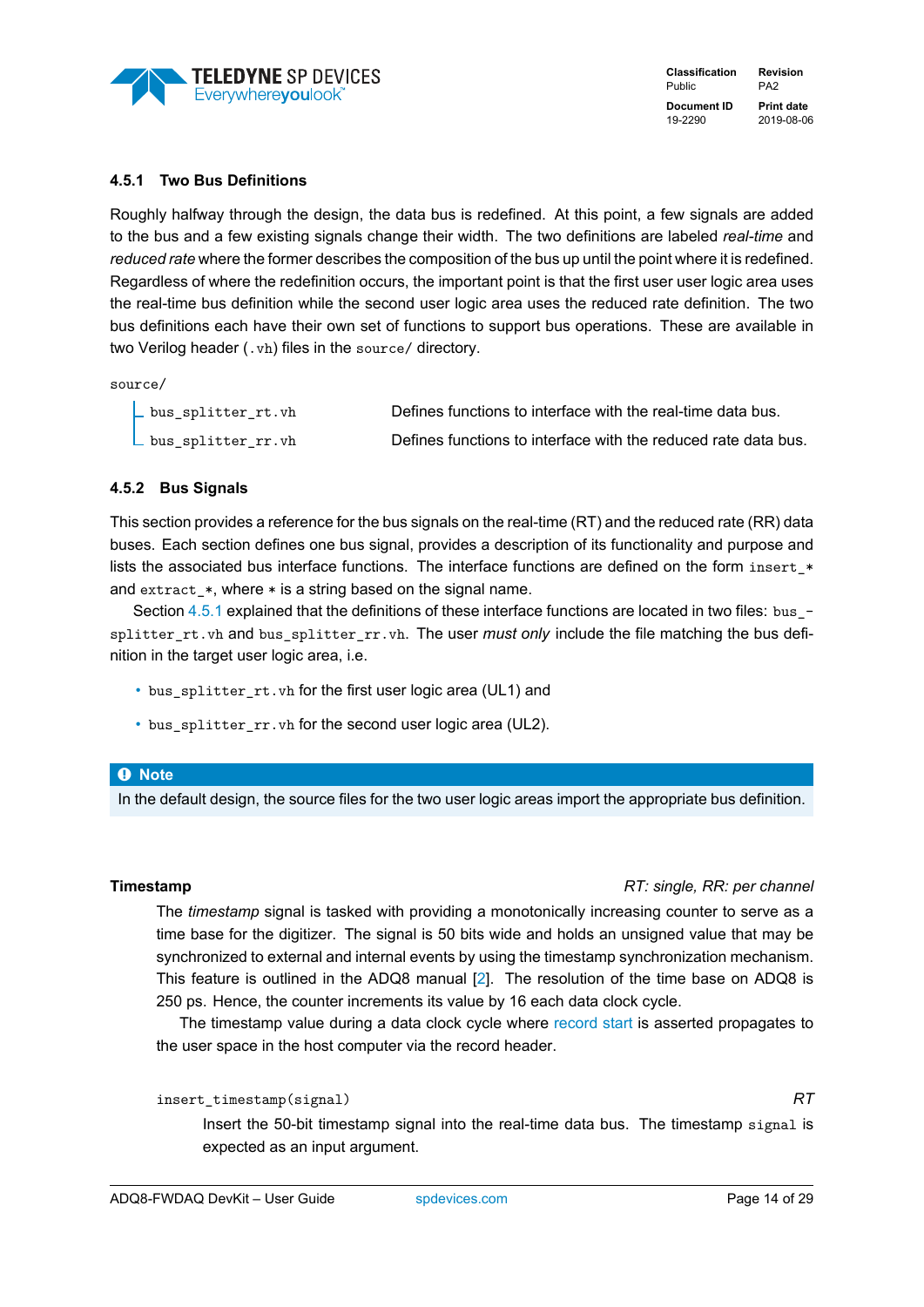

Table 3: This table presents an overview of the signals on the real-time and the reduced rate data buses. The table is separated into two sections: one for signals common between the two buses and one for signals unique to the reduced rate data bus. Refer to the section for each individual signal for details.

| <b>Signal</b>                     | Page |
|-----------------------------------|------|
| <b>Common signals</b>             |      |
| Timestamp                         | 14   |
| Timestamp synchronization         | 15   |
| Timestamp synchronization counter | 16   |
| <b>ADC</b> data                   | 17   |
| <b>Trigger</b>                    | 18   |
| Overrange indicator               | 19   |
| <b>General purpose</b>            | 19   |
| <b>Auxilliary trigger</b>         | 23   |
| <b>Reduced rate signals</b>       |      |
| Data valid                        | 18   |
| <b>Record bits</b>                | 20   |
| <b>Record counter</b>             | 22   |
| <b>User ID</b>                    | 22   |
| Trigger event bit vector          | 22   |

### insert\_timestamp(signal, channel) *RR*

Insert the 50-bit timestamp signal into the reduced rate data bus. The signal and the target channel are expected as input arguments. The channel is indexed from zero and upwards.

extract\_timestamp(DONT\_CARE) *RT*

Extract the 50-bit timestamp signal from the real-time data bus. The input argument is not used by the function but must be provided nevertheless. The DONT\_CARE parameter is defined for this purpose.

extract\_timestamp(channel) *RR*

Extract the 50-bit timestamp signal from the reduced rate data bus. The target channel is expected as an input argument.

### <span id="page-15-0"></span>**Timestamp synchronization** *RT: single, RR: per channel*

The *timestamp synchronization* signal is controlled by the timestamp synchronization mechanism. The signal is one bit wide and a logic high level implies that the digitizer is waiting for a timestamp synchronization event and a logic low level implies that the timestamp is in sync—provided the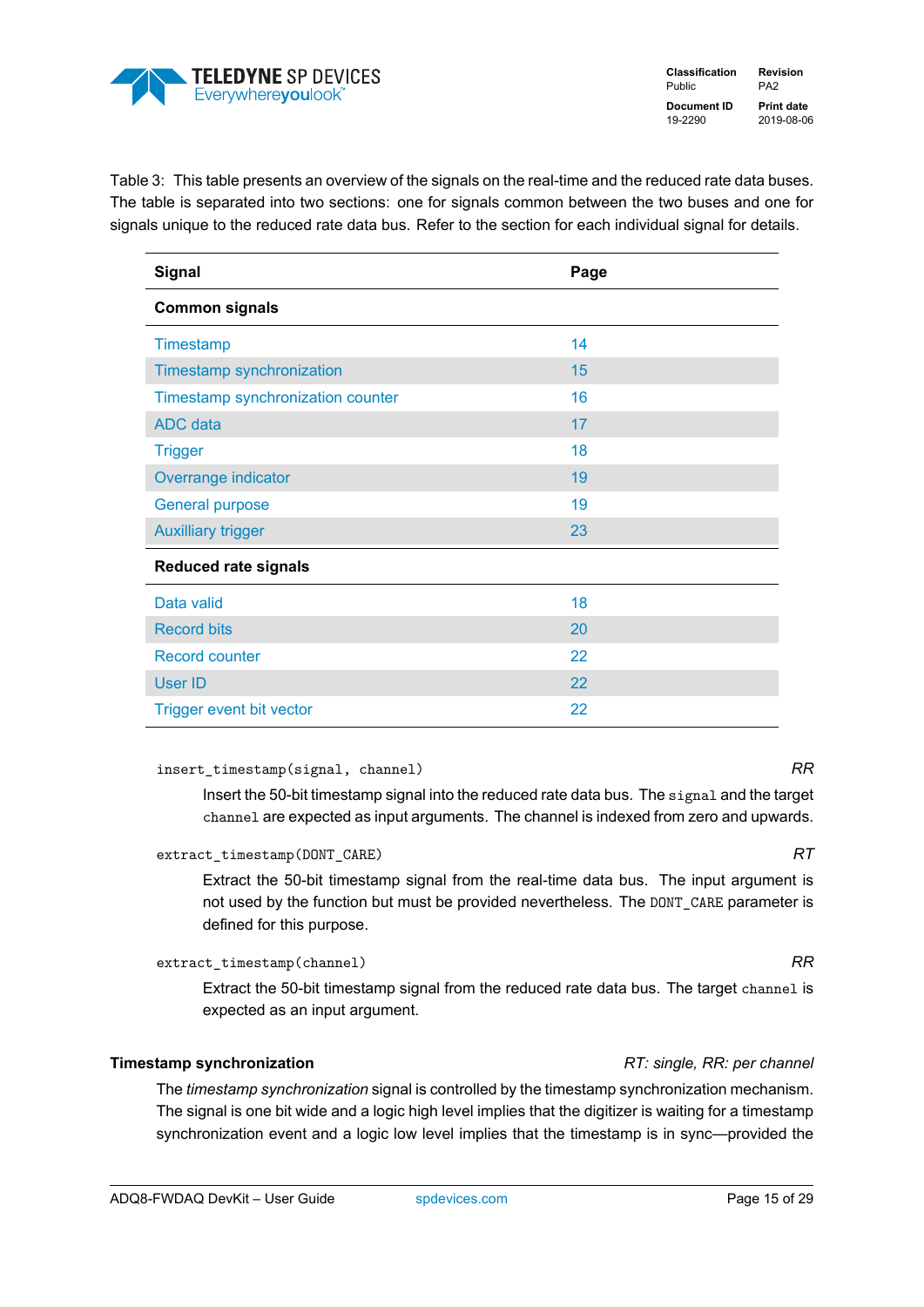

level was previously logic high—or that the mechanism has not been activated.

### insert\_timestampsync(signal) *RT*

Insert the 1-bit timestamp synchronization signal into the real-time data bus. The synchronization signal is expected as an input argument.

### insert\_timestampsync(signal, channel) *RR*

Insert the 1-bit timestamp synchronization signal into the reduced rate data bus. The signal and the target channel are expected as input arguments. The channel is indexed from zero and upwards.

### extract\_timestampsync(DONT\_CARE) *RT*

Extract the 1-bit timestamp synchronization signal from the real-time data bus. The input argument is not used by the function but must be provided nevertheless. The DONT\_CARE parameter is defined for this purpose.

### extract\_timestampsync(channel) *RR*

Extract the 1-bit timestamp synchronization signal from the reduced rate data bus. The target channel is expected as an input argument, indexed from zero and upwards.

### <span id="page-16-0"></span>**Timestamp synchronization counter** *RT: single, RR: per channel*

The *timestamp synchronization counter* signal is controlled by the timestamp synchronization mechanism. The signal is 16 bits wide and holds an unsigned value tasked with keeping track of the number of timestamp synchronization events since the mechanism was last armed.

The counter value during a data clock cycle where [record start](#page-20-0) is asserted propagates to the user space in the host computer via the record header—provided the mechanism is set up and activated.

insert\_timestamp\_sync\_cnt(signal) *RT*

Insert the 16-bit timestamp synchronization counter signal into the real-time data bus. The counter signal is expected as an input argument.

### insert\_timestamp\_sync\_cnt(signal, channel) *RR*

Insert the 16-bit timestamp synchronization counter signal into the reduced rate data bus. The signal and the target channel are expected as input arguments. The channel is indexed from zero and upwards.

### extract\_timestamp\_sync\_cnt(DONT\_CARE) *RT*

Extract the 16-bit timestamp synchronization counter signal from the real-time data bus. The input argument is not used by the function but must be provided nevertheless. The DONT\_CARE parameter is defined for this purpose.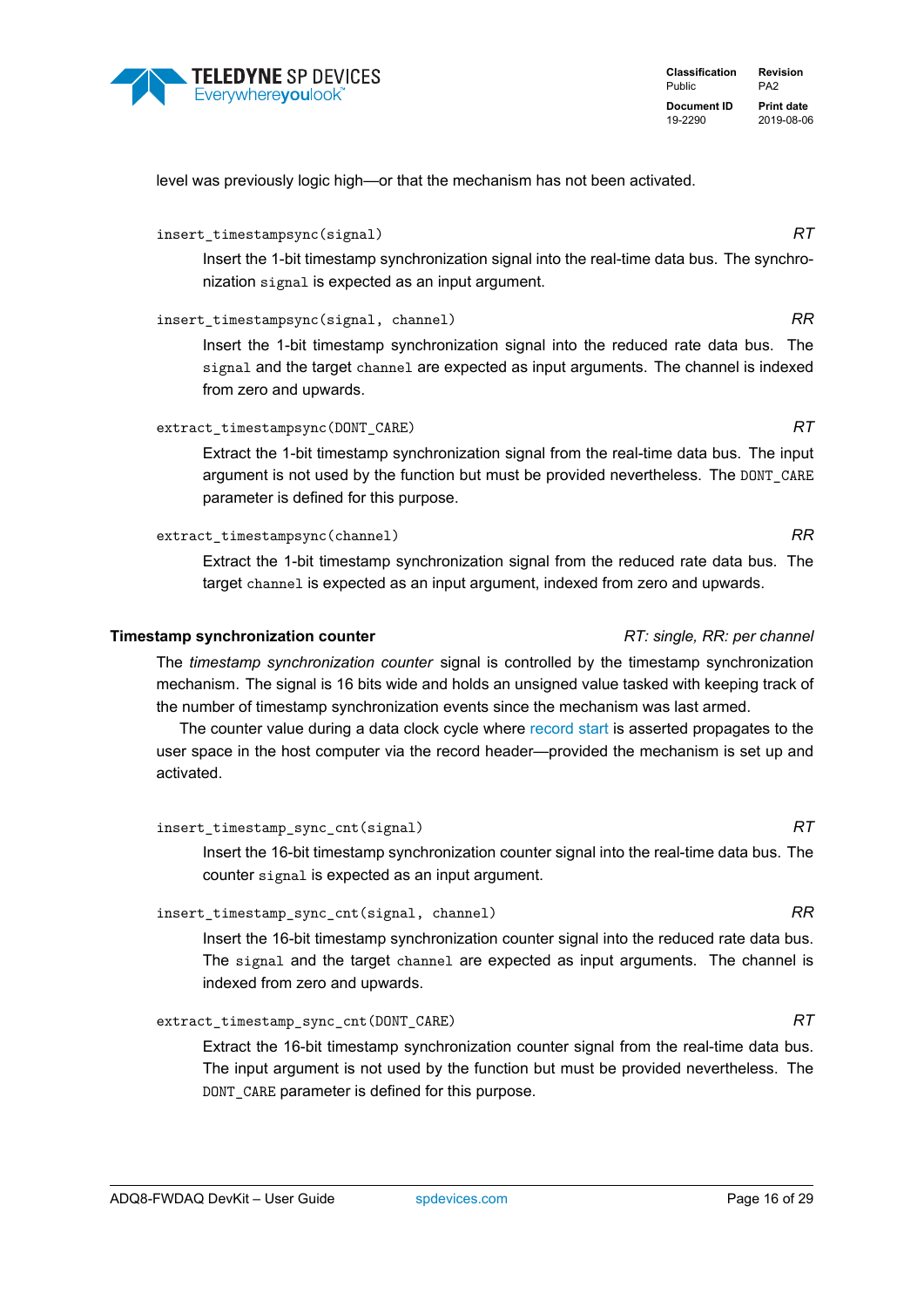### extract timestamp sync cnt(channel) *RR*

Extract the 16-bit timestamp synchronization counter signal from the reduced rate data bus. The target channel is expected as an input argument, indexed from zero and upwards.

### <span id="page-17-1"></span>**Trigger event** *RT: per channel, RR: per channel*

The *trigger event* is a 1-bit signal indicating that the configured trigger condition has been met in this data clock cycle. The condition is specified through the ADQAPI function SetTriggerMode(). The signal is active high. The bus interface is listed in Tables [4](#page-19-2) and [5.](#page-23-1)

### <span id="page-17-4"></span>**Trigger event edge** *RT: per channel, RR: per channel*

The *trigger event edge* indicates the polarity of the [trigger event.](#page-17-1) A *rising* edge event is indicated by a logic high level and a *falling* edge event is indicated by a logic low level. The value is only valid when the [trigger event](#page-17-1) is asserted. The bus interface is listed in Tables [4](#page-19-2) and [5.](#page-23-1)

### <span id="page-17-3"></span>**Trigger event number** *RT: per channel, RR: per channel*

The *trigger event number* is an 8-bit signal holding an unsigned value indicating where in the [data](#page-17-0) word the trigger occurred. Similar to the [timestamp,](#page-14-2) the signal has a 250 ps resolution but the value is aligned within the eight bits so that a Q5.2 representation is maintained. In this representation, the value relates to the current sample rate so that

- the five MSBs form the integer part of the number—indicating, with *sample precision*, a floored value for the trigger point and
- the three LSBs form the start of the fractional part of the number, that together with the [extended precision](#page-17-2) indicates, with *sub-sample* precision, the closest 25 ps grid point to the trigger point.

The value is only valid when the [trigger event](#page-17-1) is asserted. The bus interface is listed in Tables [4](#page-19-2) and [5.](#page-23-1)

### <span id="page-17-2"></span>**Trigger extended precision** *RT: N/A, RR: per channel*

The *trigger extended precision* signal is a 16-bit signal holding an unsigned value providing extended precision for the trigger point when the sample skip mechanism is active. When samples are discarded in the full-rate data stream, the effective sample rate is reduced. However, the decimal point in the [trigger event number](#page-17-3) remains fixed and so does the interpretation of the field. Thus, the additional bits provided by this signal are needed to keep the high precision trigger information.

All 16 bits are interpreted as a continuation of the fractional part of the [trigger event number.](#page-17-3) Concatenated, the two signals become a Q5.18 fixed-point number indicating the trigger position within the [data](#page-17-0) word, with respect to the effective sample rate. The value is only valid when the [trigger event](#page-17-1) is asserted. The bus interface is listed in Tables [4](#page-19-2) and [5.](#page-23-1)

### <span id="page-17-0"></span>**Data** *RT: per channel, RR: per channel*

The *data* signal holds the ADC data on a per-channel basis and consists of several samples in parallel, as explained in Section [4.1.](#page-9-1) The width of the signal depends on the firmware target.

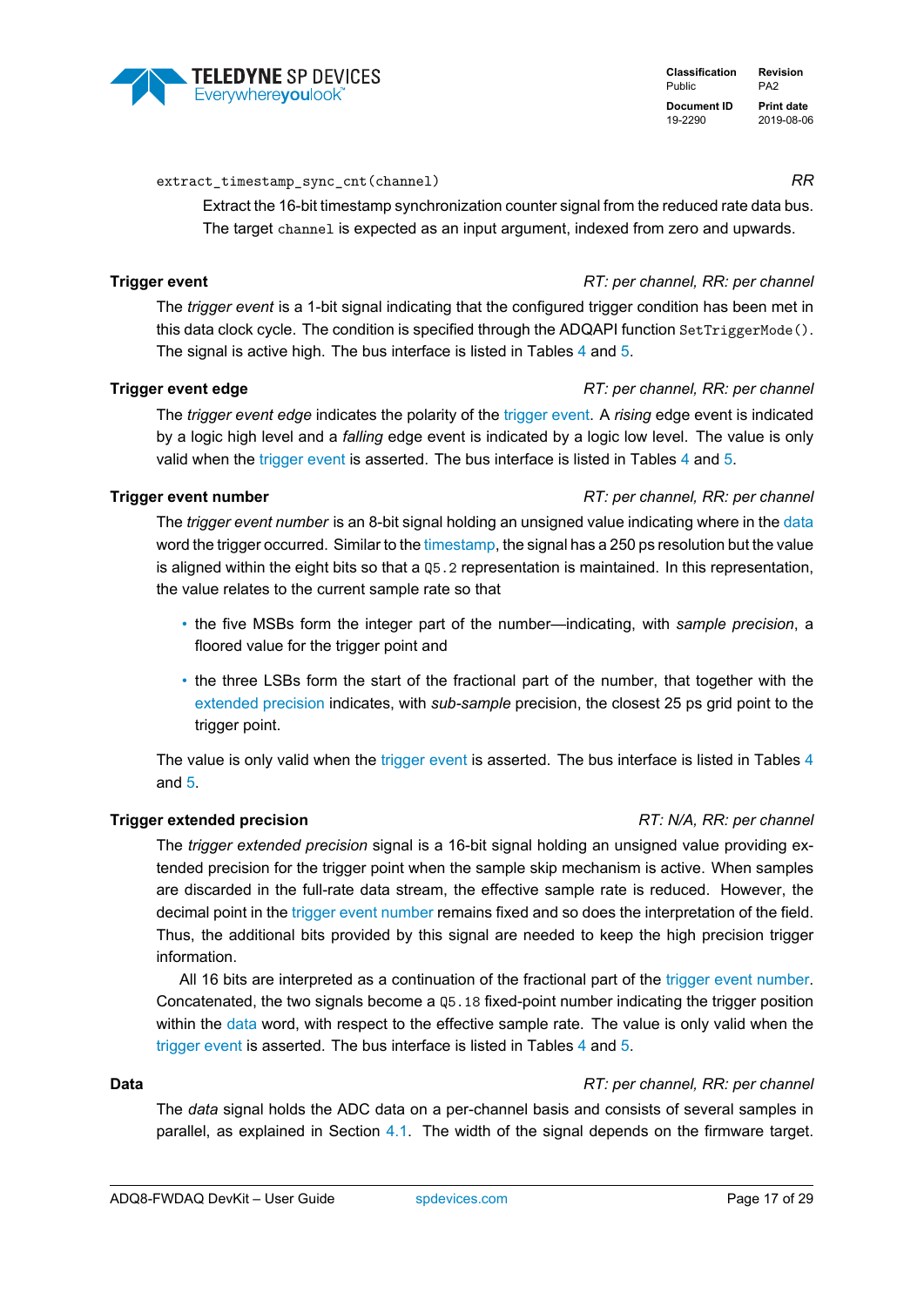

### For this purpose, each user logic area defines constants which *must* be used to parametrize a custom design. For example, UL1 defines the width of one sample as UL1\_SPD\_DATAWIDTH\_BITS and the number of parallel samples as UL1\_SPD\_PARALLEL\_SAMPLES. The width of a sample is always constant but the number of parallel samples differs between the two base designs (see Section [4.1\)](#page-9-1).

A sample is encoded using a 10-bit *2's complement* representation.

insert\_ch\_all(signal, channel) *RT, RR* Insert the UL1\_SPD\_PARALLEL\_SAMPLES · UL1\_SPD\_DATAWIDTH\_BITS-bit data signal into either data bus. The signal and the target channel are expected as input arguments. The channel is indexed from zero and upwards.

extract\_ch\_all(channel) *RT, RR*

Extract the UL1\_SPD\_PARALLEL\_SAMPLES · UL1\_SPD\_DATAWIDTH\_BITS-bit data signal from either data bus. The target channel is expected as an input argument, indexed from zero and upwards.

### <span id="page-18-1"></span>**Data valid** *RT: N/A, RR: per channel*

The *data valid* signal exists on a per-channel basis on the reduced rate data bus. On the real-time data bus, the signal is not present since by definition, every cycle is considered valid. The signal is one bit wide and when asserted, every sample in the [data](#page-17-0) word is considered valid, regardless of the sample skip factor.

### insert\_data\_valid(signal, channel) *RR*

Insert the 1-bit data valid signal into the reduced rate data bus. The signal and the target channel are expected as input arguments. The channel is indexed from zero and upwards.

extract\_data\_valid(channel) *RR*

Extract the 1-bit data valid signal from the reduced rate data bus. The target channel is expected as an input argument, indexed from zero and upwards.

### <span id="page-18-0"></span>**Trigger** *RT: per channel, RR: per channel*

The *trigger* is a collection of the trigger-related signals needed to support ADQ8's function set and exists on per-channel basis. Table [4](#page-19-2) presents an overview of the trigger and its member signals.

### � **Important**

It is not recommended to extract and decode the trigger signal explicitly, but rather to use the functions targeting the individual signals within.

### **Classification Revision** Public PA2 **Document ID Print date** 19-2290 2019-08-06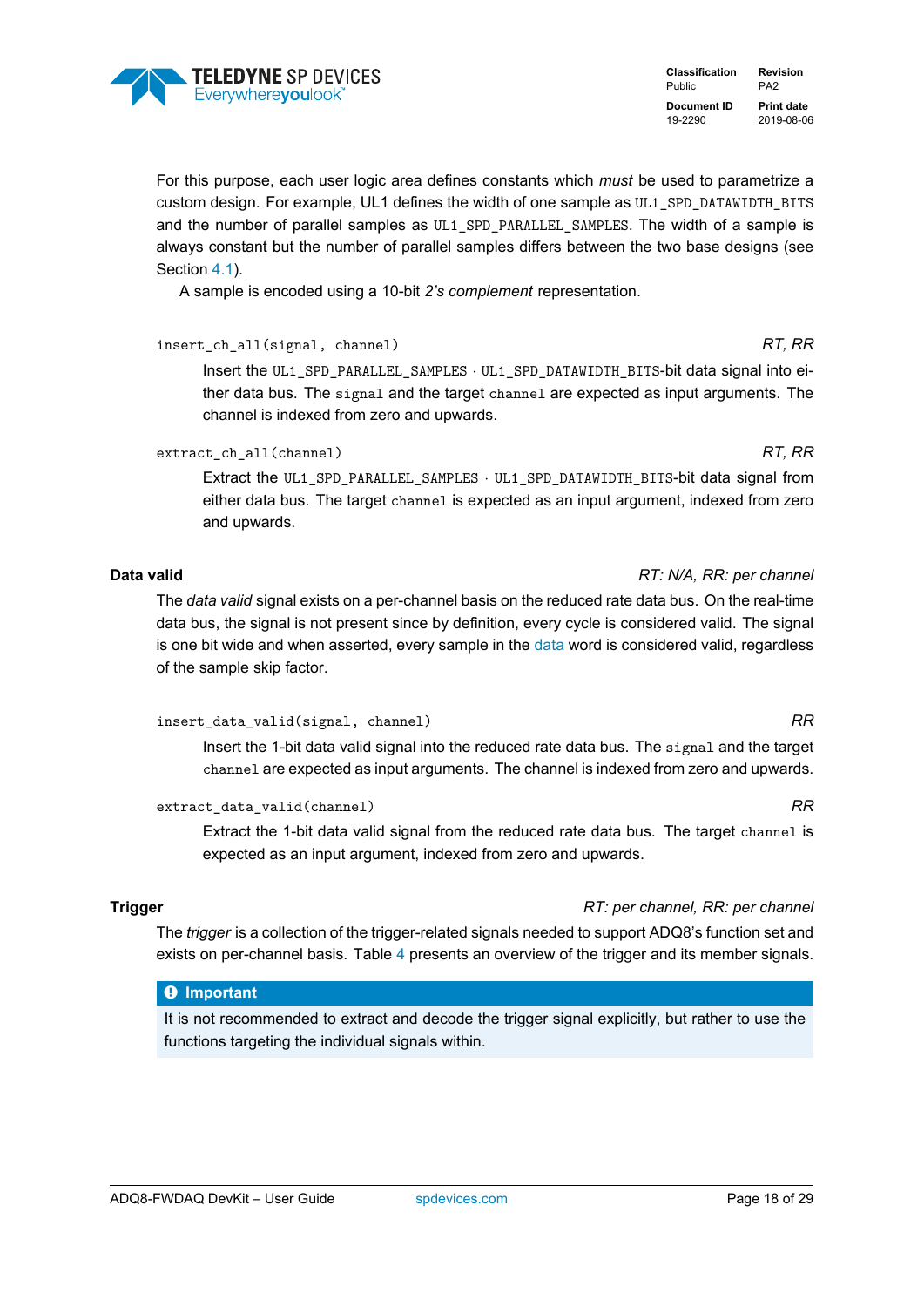

**Classification Revision** Public PA2 **Document ID Print date** 19-2290 2019-08-06

<span id="page-19-2"></span>Table 4: This table presents the signals that together constitute the [trigger](#page-18-0) for a data channel. The table is divided into two sections: one for signals common between the trigger definitions on the real-time data bus and the reduced rate data bus, and one for signals unique to the latter.

| <b>Signal</b>              | <b>Bus interface</b>                                   |  |
|----------------------------|--------------------------------------------------------|--|
| <b>Common signals</b>      |                                                        |  |
| <b>Trigger event</b>       | insert ch trig tevent (signal, channel)                |  |
|                            | extract ch trig tevent (channel)                       |  |
| Trigger event edge         | insert ch trig trising (signal, channel)               |  |
|                            | extract_ch_trig_trising(channel)                       |  |
| Trigger event number       | insert_ch_trig_tnum(signal, channel)                   |  |
|                            | extract ch trig tnum (channel)                         |  |
| Reduced rate signals       |                                                        |  |
| Trigger extended precision | insert ch trig extended precision (signal,<br>channel) |  |
|                            | extract_ch_trig_extended_precision(channel)            |  |

<span id="page-19-0"></span>**Overrange indicator** *RT: per channel, RR: per channel*

The *overrange indicator* is a 1-bit signal indicating that *at least* one sample in the current [data](#page-17-0) word has saturated to the minimum or maximum value in the range, whichever is closest.

| insert_over_range(signal, channel) |  | RT. RR |  |
|------------------------------------|--|--------|--|
|                                    |  |        |  |

Insert the 1-bit data signal into either data bus. The signal and the target channel are expected as input arguments. The channel is indexed from zero and upwards.

extract\_over\_range(channel) *RT, RR* 

Extract the 1-bit data signal from either data bus. The target channel is expected as an input argument, indexed from zero and upwards.

### <span id="page-19-1"></span>**General purpose** *RT: per channel, RR: per channel*

The *general purpose* signal is 16 bits wide and may be used to achieve various firmware-specific goals. The ten most significant bits are used by the multirecord mode on ADQ8 and must be preserved for correct opreation. The lower six bits may be used to, e.g. pass information between the two user logic areas in a well-defined manner. However, if sample skip is employed, only information passed while the [record start](#page-20-0) bit is asserted is preserved throughout the data path. Additionally, the value during a data clock cycle which asserts the [record start](#page-20-0) bit, will propagate to the user space in the host computer via the record header.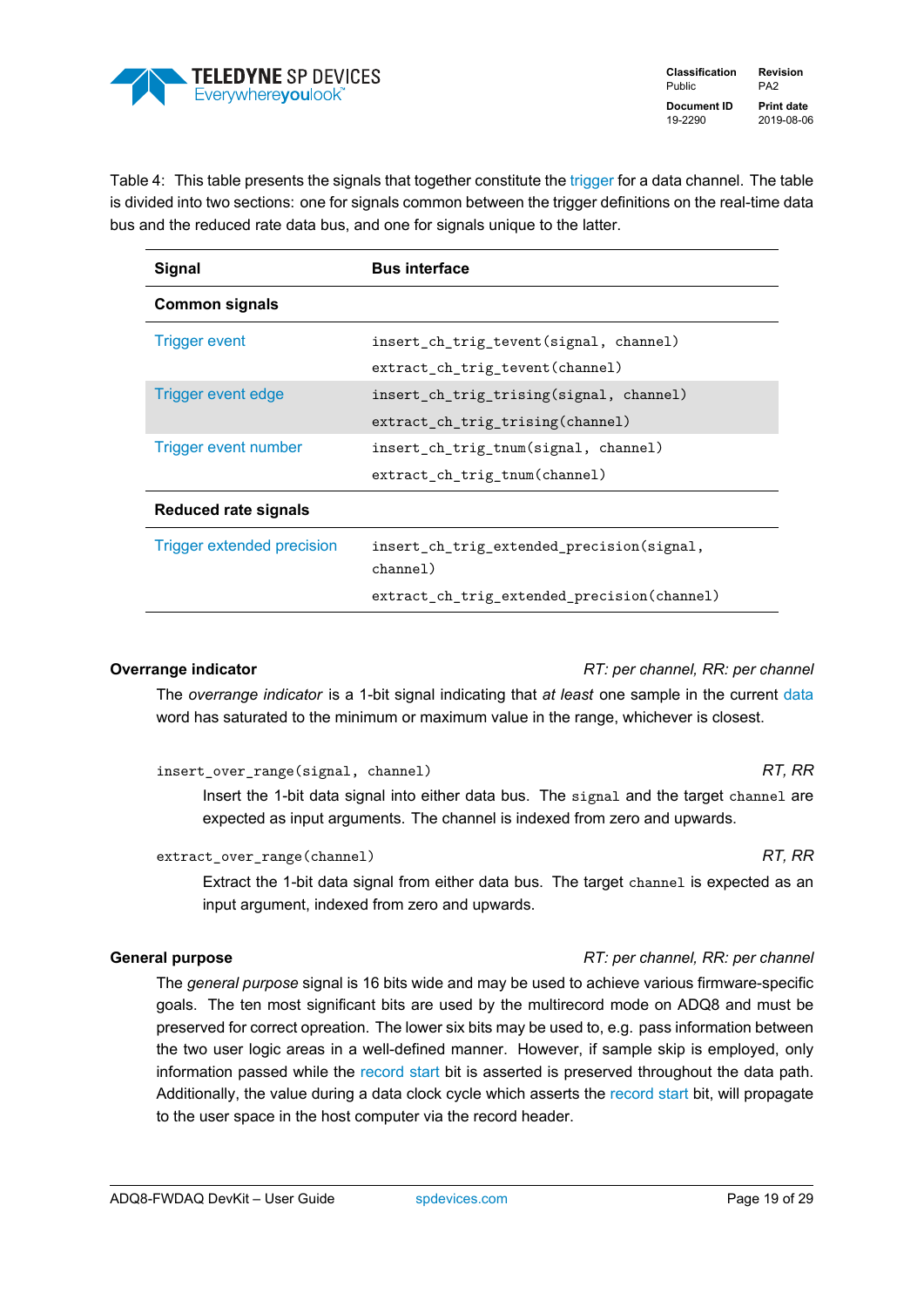

### � **Important**

Make sure to preserve the 10 most sigificat bits if general purpose signal is used since it is reserved for recording of data.

insert\_ch\_general\_purpose\_vector(signal, channel) *RT, RR*

Insert the 16-bit general purpose signal into either data bus. The signal and the target channel are expected as input arguments. The channel is indexed from zero and upwards.

extract\_ch\_general\_purpose\_vector(channel) *RT, RR*

Extract the 16-bit general purpose signal from either data bus. The target channel is expected as an input argument, indexed from zero and upwards.

<span id="page-20-0"></span>**Record bits** *RT: N/A, RR: per channel*

The *record bits* signal consists of two 1-bit signals: *record start* (bit 0) and *record stop* (bit 1). Together they frame a record. They are *inclusive*, meaning that if either signal is asserted, the [data](#page-17-0) associated with that data clock cycle belongs to the record.

The [data valid](#page-18-1) signal is guaranteed to be asserted if either of the record bits is asserted. It is *imperative* that any custom design in the second user logic area keeps this property.

### � **Important**

The data valid signal is guaranteed to be asserted when either of the record bits are. This property *must* be preserved when handling the bus signals in a custom design placed in the second user logic area.

Figs.  $5$  and  $6$  present a timing diagram for the record bits when sample skip is disabled and enabled, respectively. Note that record start and record stop may be asserted for multiple cycles, with only one cycle which overlaps with data valid.

It is important that the integrity of the record bits is preserved. The second user logic area must output one—and only one—record stop for each record start event. To discard a record, record start and record stop assertions must be removed *in pairs*. If multiple record start events are output without their corresponding record stop events, data corruption will ensue. Listed below is a summary of the properties of the record bits.

- Only one record stop event per record start event may be output. Multiple record start events without any record stop events will result in data corruption.
- The record bits are only valid when [data valid](#page-18-1) is asserted.
- The record bits are asserted in the same data clock cycle for records which consist of one [data](#page-17-0) word (the minimum record length).
- The record bits may be asserted for multiple cycles. Only one of these cycles must have data valid asserted.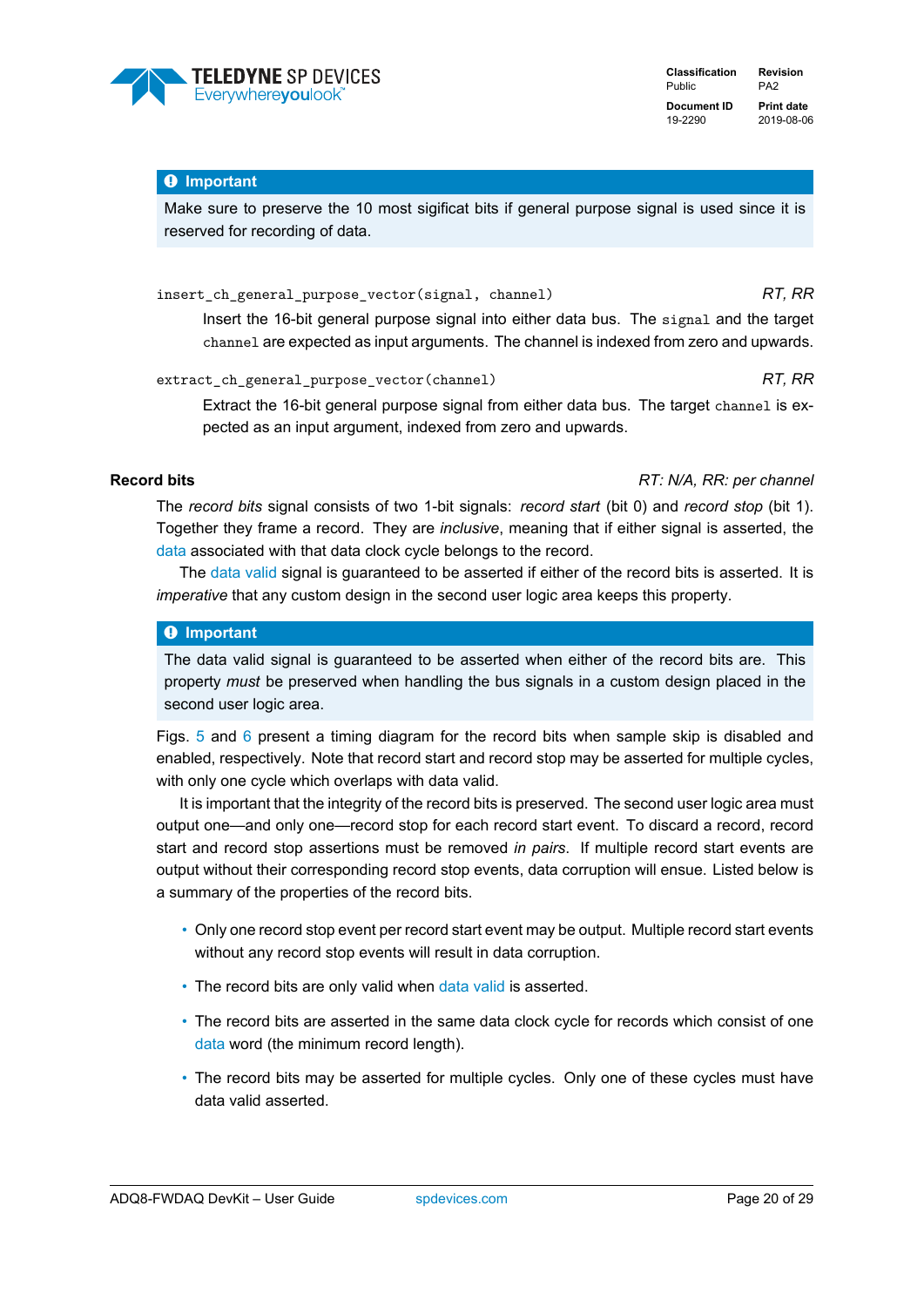

**Classification Revision** Public PA2 **Document ID Print date** 19-2290 2019-08-06

- For the *multi-record* data acquisition mode, the *record length* must be preserved. For the *triggered streaming* data acquisition mode, the length may be modified. Refer to the ADQ8 manual [\[2\]](#page-29-2) for information on the data acquisition modes.
- For the multi-record mode, the *number of records* must be preserved. For the triggered streaming mode, records may be generated or discarded in the second user logic area.

### insert\_record\_bits(signal, channel) *RR*

Insert the 2-bit record bits signal into the reduced rate data bus. The signal and the target channel are expected as input arguments. The channel is indexed from zero and upwards.

extract record bits(channel) **RR** 

Extract the 2-bit record bits signal from the reduced rate data bus. The target channel is expected as an input argument, indexed from zero and upwards.

<span id="page-21-0"></span>

Figure 5: Timing diagram for the record bits when sample skip is disabled (skip factor 1). The figure presents two records. The first record spans ten data clock cycles and the second spans one data clock cycle.

<span id="page-21-1"></span>

Figure 6: Timing diagram for the record bits when sample skip is enabled. The record spans five data clock cycles.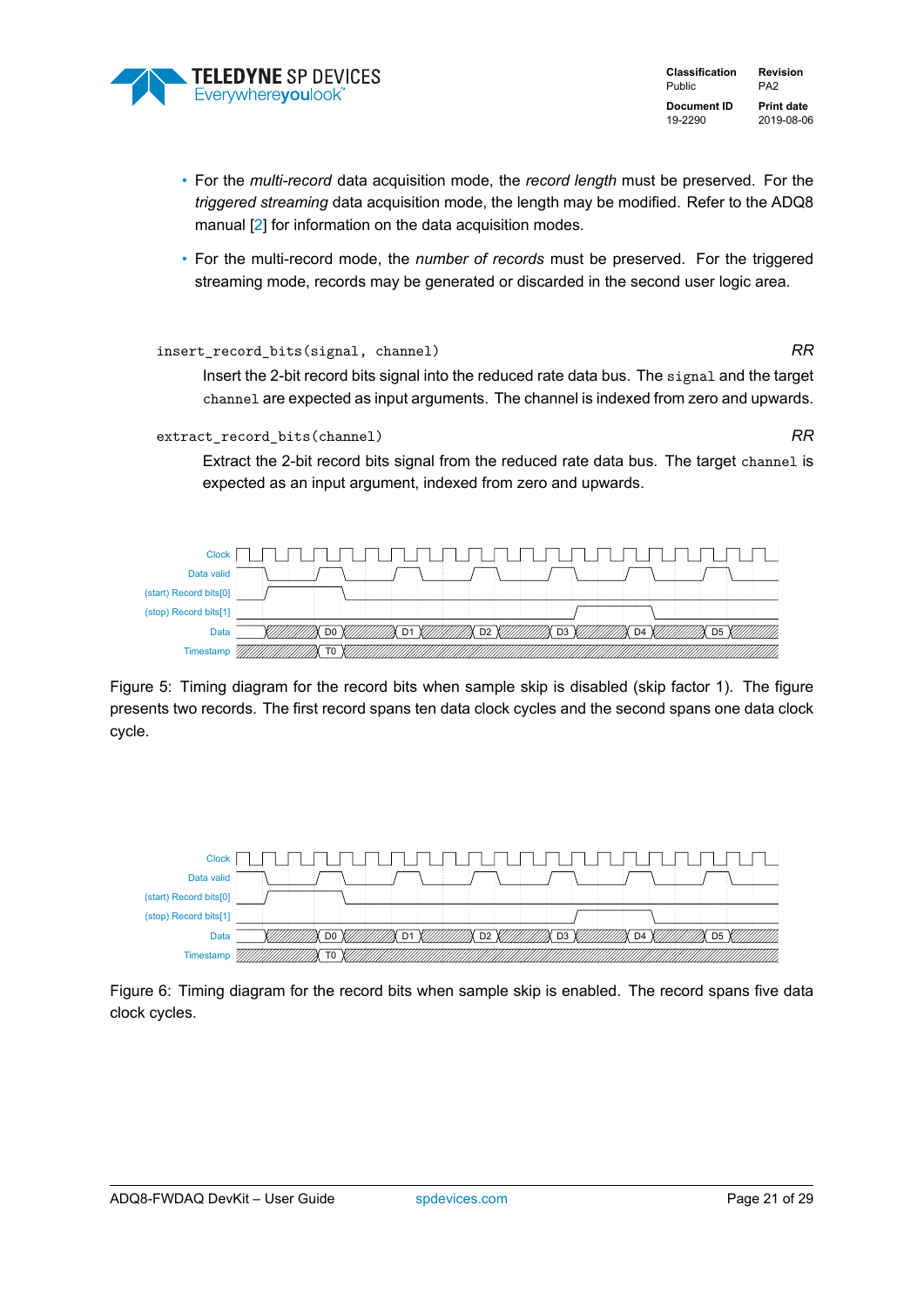### ADQ8-FWDAQ DevKit – User Guide [spdevices.com](https://www.spdevices.com) Page 22of [29](#page-29-0)

### <span id="page-22-0"></span>**Record counter** *RT: N/A, RR: per channel*

The *record counter* signal holds a 16-bit unsigned value tasked with keeping track of the number of records that have been created since the digitizer was last armed. Arming the digitizer is carried out by the calling the ADQAPI functions StartStreaming() or ArmTrigger(), depending on the data collection mode. The value is only valid when [record start](#page-20-0) is asserted.

insert\_record\_cnt(signal, channel) *RR*

Insert the 16-bit counter signal into the reduced rate data bus. The signal and the target channel are expected as input arguments. The channel is indexed from zero and upwards.

extract\_record\_cnt(channel) *RR*

Extract the 16-bit counter signal from the reduced rate data bus. The target channel is expected as an input argument, indexed from zero and upwards.

### <span id="page-22-1"></span>**User ID** *RT: N/A, RR: per channel*

The *user ID* is an 8-bit signal with similar function to the [general purpose](#page-19-1) signal. However, this signal may never be claimed for firmware-specific purposes and is reserved for the user. The value during a data clock cycle in which the [record start](#page-20-0) bit is asserted will propagate to the user space in the host computer via the record header.

```
insert_user_id(signal, channel) RR
```
Insert the 8-bit user ID signal into the reduced rate data bus. The signal and the target channel are expected as input arguments. The channel is indexed from zero and upwards.

extract\_user\_id(channel) *RR*

Extract the 8-bit user ID signal from the reduced rate data bus. The target channel is expected as an input argument, indexed from zero and upwards.

### <span id="page-22-2"></span>**Trigger event bit vector** *RT: N/A, RR: per channel*

The *trigger event bit vector* is a signal of width equal to the number of parallel samples in the [data](#page-17-0) word. Each bit in the signal is associated with the sample with the same *index* and indicates

- the *presence* of a trigger event with a logic high level and
- the *absence* of the trigger event with a logic low level.

This signal is *only* connected to the level trigger. Hence, it is only active when the level trigger is configured and enabled. This holds true regardless of whether or not the level trigger is used for data acquisition.

The signal is used to distinguish multiple events in one data clock cycle. Due to the nature of the level trigger, only *every other* sample may indicate a trigger event in the worst case.

### � **Example**

If bit 0 is asserted, the trigger condition is fulfilled for the sample at index 0 in the [data](#page-17-0) word.



**Classification Revision** Public PA2 **Document ID Print date** 19-2290 2019-08-06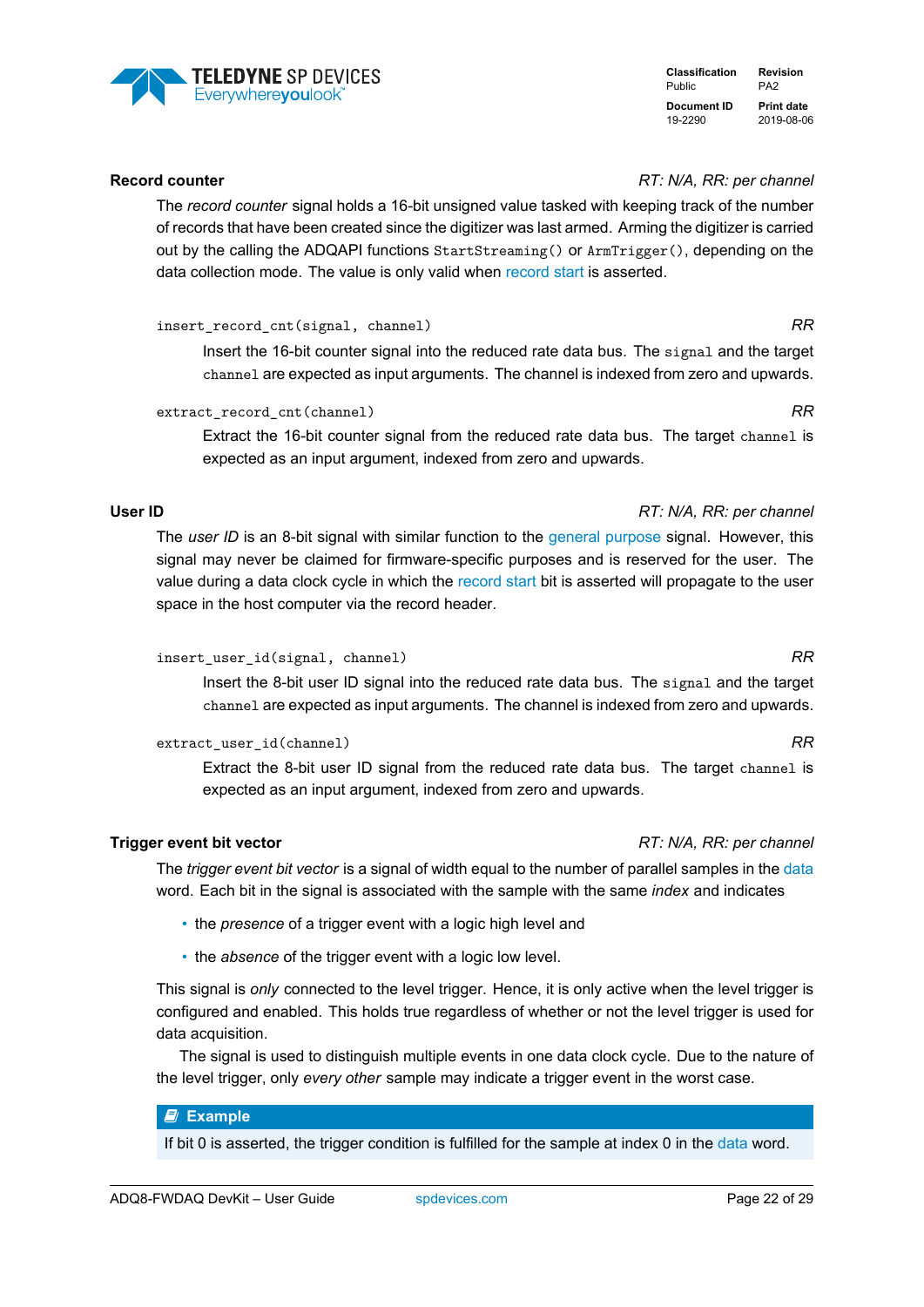

insert ch\_trig\_tevent\_bitvect(signal, channel) *RR* 

Insert the trigger event bit vector signal into the reduced rate data bus. The signal and the target channel are expected as input arguments. The channel is indexed from zero and upwards.

### extract ch trig\_tevent\_bitvect(channel) *RR*

Extract the trigger event bit vector signal from the reduced rate data bus. The target channel is expected as an input argument, indexed from zero and upwards.

### <span id="page-23-0"></span>**Auxilliary trigger** *RT: single, RR: single*

The *auxilliary trigger* is a collection of the same types of trigger-related signals as the channel [trigger](#page-18-0) but operates independently. Additionally, there is only *one* auxilliary trigger signal on the data bus, as opposed to one per channel. The auxilliary trigger is configured by calling SetAux-TriggerMode().

The purpose of this additional trigger signal is to serve custom designs which require that two separate trigger sources are observed. The enclosing ADQ8 design does not use the auxilliary trigger and neither is it forwarded to the host computer. It is a signal with the specific purpose of stimulating custom logic. Table [5](#page-23-1) presents the collection of auxilliary trigger signals and their corresponding bus interface.

<span id="page-23-1"></span>Table 5: This table presents the signals that together constitute the [auxilliary trigger.](#page-23-0) The table is divided into two sections: one for signals common between the trigger definitions on the real-time data bus and the reduced rate data bus, and one for signals unique to the latter.

| <b>Signal</b>                     | <b>Bus interface</b>                           |
|-----------------------------------|------------------------------------------------|
| <b>Common signals</b>             |                                                |
| <b>Trigger event</b>              | insert aux trig tevent (event)                 |
|                                   | extract_aux_trig_tevent(DONT_CARE)             |
| Trigger event edge                | insert aux trig trising (edge)                 |
|                                   | extract aux trig trising (DONT CARE)           |
| <b>Trigger event number</b>       | insert aux trig tnum(number)                   |
|                                   | extract aux trig tnum (DONT CARE)              |
| Reduced rate signals              |                                                |
| <b>Trigger extended precision</b> | insert aux trig extended precision(precision)  |
|                                   | extract_aux_trig_extended_precision(DONT_CARE) |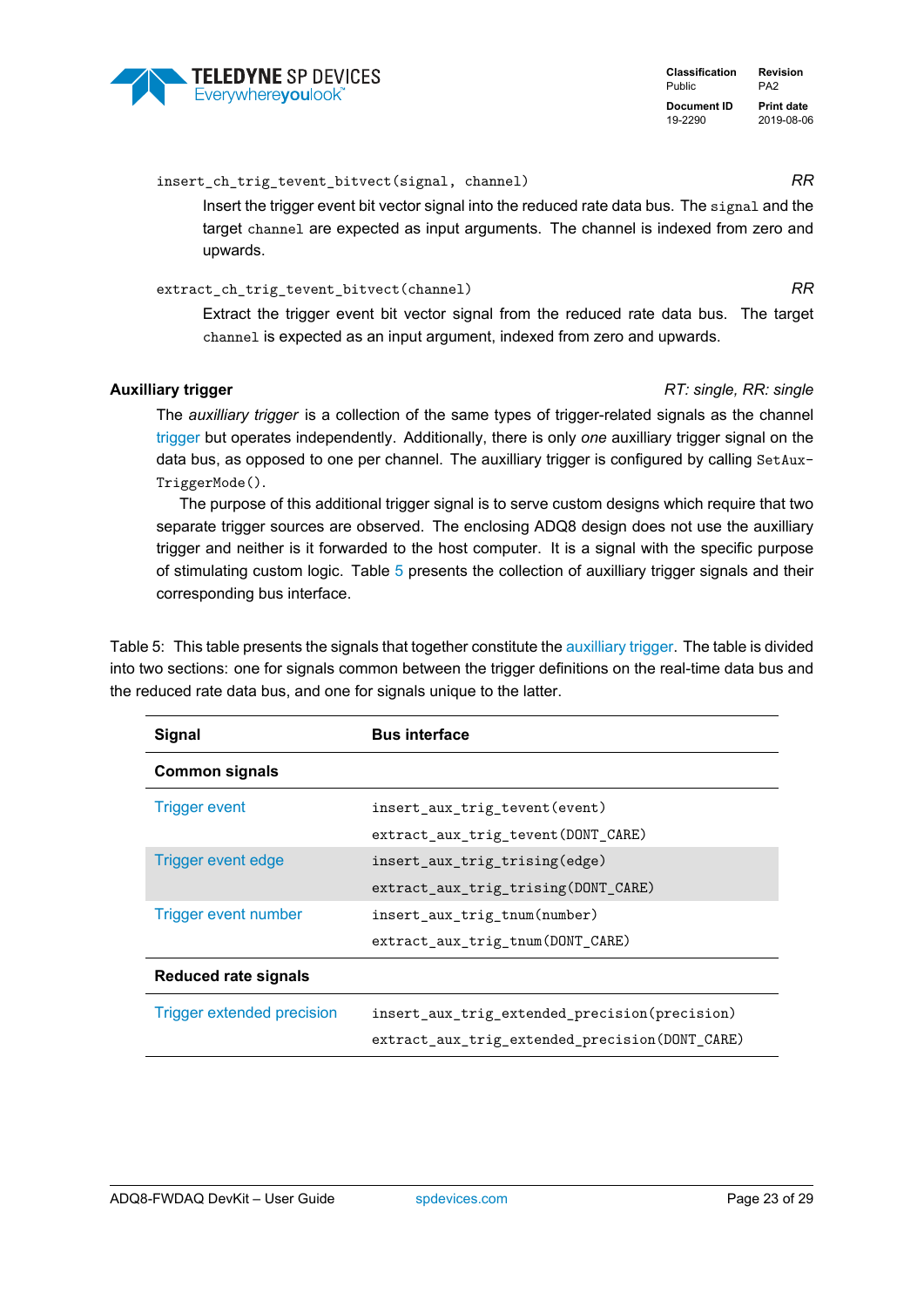

**Classification Revision** Public PA2 **Document ID Print date** 19-2290 2019-08-06

# <span id="page-24-0"></span>**5 User Logic 1**

The first user logic module uses the real-time bus definition (Section [4.5\)](#page-12-2) to describe the composition of the data bus. At this point in the data path (Fig. [3\)](#page-10-0), there is no data valid signal present since every data clock cycle is considered valid. Thus, the enclosing design expects any custom design to output valid data on each data clock cycle.

### � **Important**

The first user logic area expects valid data to be output on each data clock cycle. There is no data valid signal at this point in the data path.

### � **Note**

The file source/user logic1 defines. vh defines constants to use when parametrizing a design in the first user logic area.

### <span id="page-24-1"></span>**5.1 Linear Phase FIR Filter**

By default, the first user logic area contains example code implementing an order 16 linear phase FIR filter. Fig. [7](#page-24-2) presents a block diagram of the top-level module. The top-level design demonstrates

- how to interface with the data bus (Section  $4.5$ ),
- how to modify the register map to add new control bus registers (Section [4.4\)](#page-12-0) and
- how to perform clock domain synchronization (Section [4.3\)](#page-11-0) of the register values forwarded to the filter's configuration interface.

<span id="page-24-2"></span>

Figure 7: A block diagram of the default design present in the first user logic area. The top level contains a linear phase FIR filter of order 16.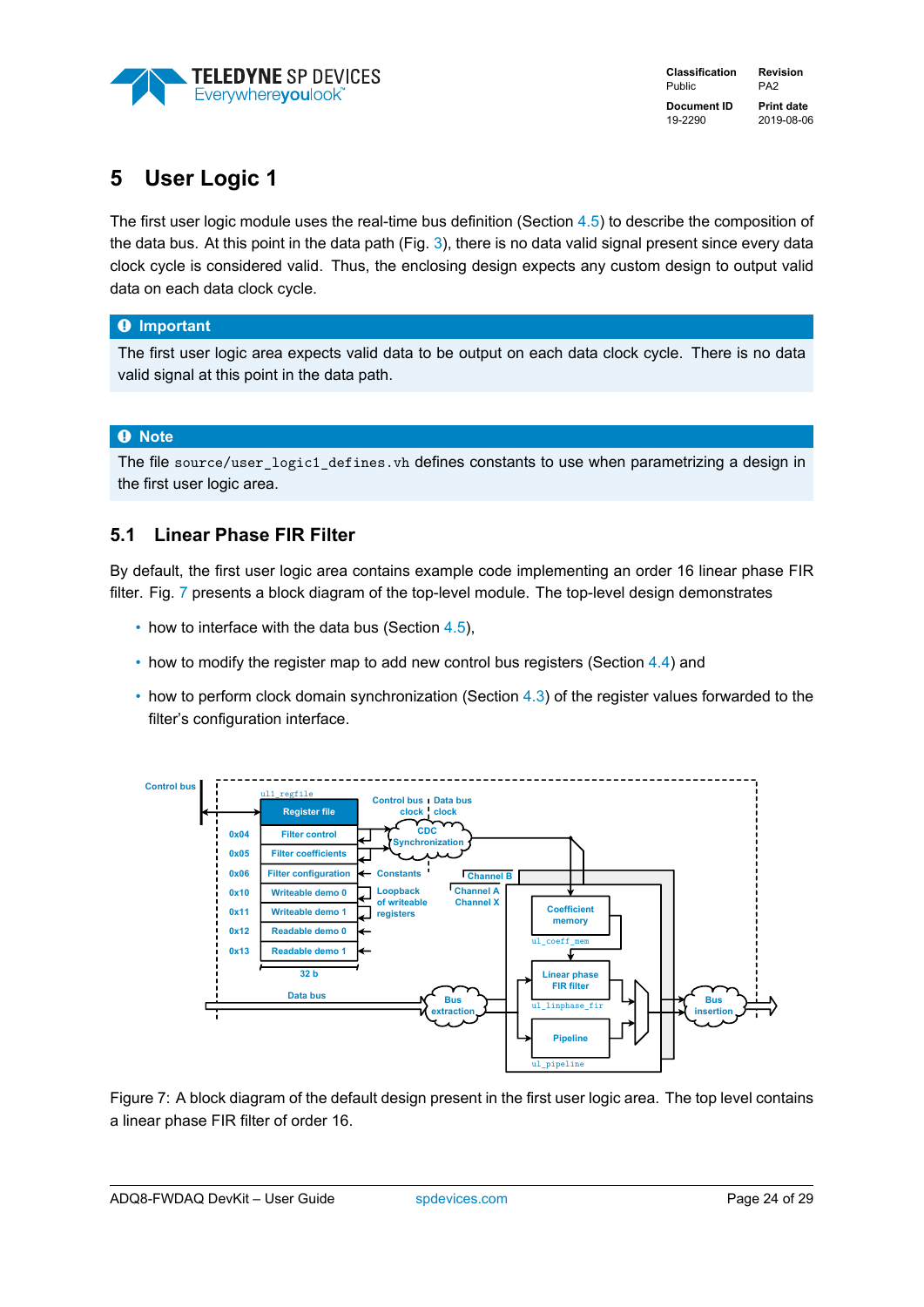

The filter implementation is a heavily parametrized polyphase decomposed linear phase FIR filter and thus demonstrates the concept of parallel design (Section [4.1\)](#page-9-1). The top level module defines parameters that may be used to change the filter properties, e.g. the filter order, coefficient width and the coefficient fixed-point representation. However, there are limitations. For example, the filter order *must* be an even number in order for the group delay to be an integer. Additionally, increasing the coefficient width will require modification of the control bus interface and its CDC structures. In most cases, the design should provide error messages upon compilation if an invalid parameter set has been provided. The filter design is separated into the following files:

source/

| $\_$ ul_coeff_mem.v             | Implements the filter coefficient memory. The sychronized reg-<br>ister values are passed to this module.                                               |
|---------------------------------|---------------------------------------------------------------------------------------------------------------------------------------------------------|
| _ul_linphase_fir.v              | Implements the filter top level. The module accepts the full-<br>width data signal as input and responds with the processed<br>data on the same format. |
| _ul_linphase_fir_unit.v         | Implements the processing branch in the polyphase decom-<br>posed filter structure.                                                                     |
| _ul_linphase_fir_bs.v           | Implements a barrel shifter to compensate for the group delay<br>of the filter.                                                                         |
| $\_$ <code>ul_add_macc.v</code> | Implements an add, multiply and accumulate module. The in-<br>ternal filter structure consists of several of these modules in<br>cascade.               |
| ul_saturated_rounding.v         | Implements saturated rounding for the filter output signal.                                                                                             |
| _ul_dsp_primitive.vh            | Helper file instantiating a DSP48E2 primitive when targeted by<br>an `include statement.                                                                |
| _ul_clog2.vh                    | Helper file defining the ceiled $log2$ function.                                                                                                        |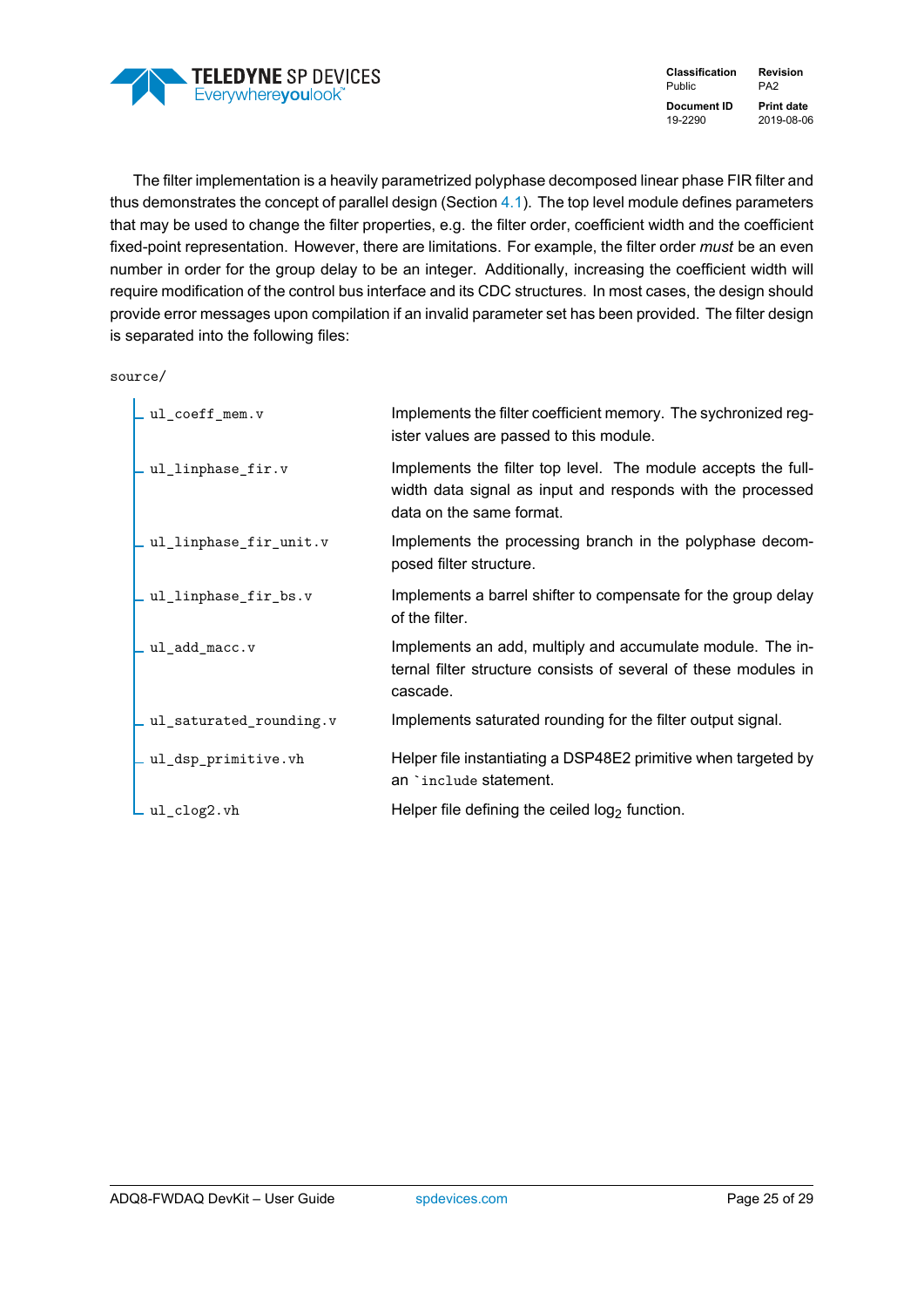

# <span id="page-26-0"></span>**6 User Logic 2**

The second user logic module uses the reduced rate bus definition (Section [4.5\)](#page-12-2) to describe the composition of the data bus. At this point in the data path (Fig. [3\)](#page-10-0), there is a data valid signal present and the user may modify the output data stream by modulating this signal. Since ADQ8 is only supporting multirecord data transfer the length of the record must be preserved, i.e. dynamic record length is not supported.

### � **Note**

The file source/user\_logic2\_defines.vh defines constants to use when parametrizing a design in the second user logic area.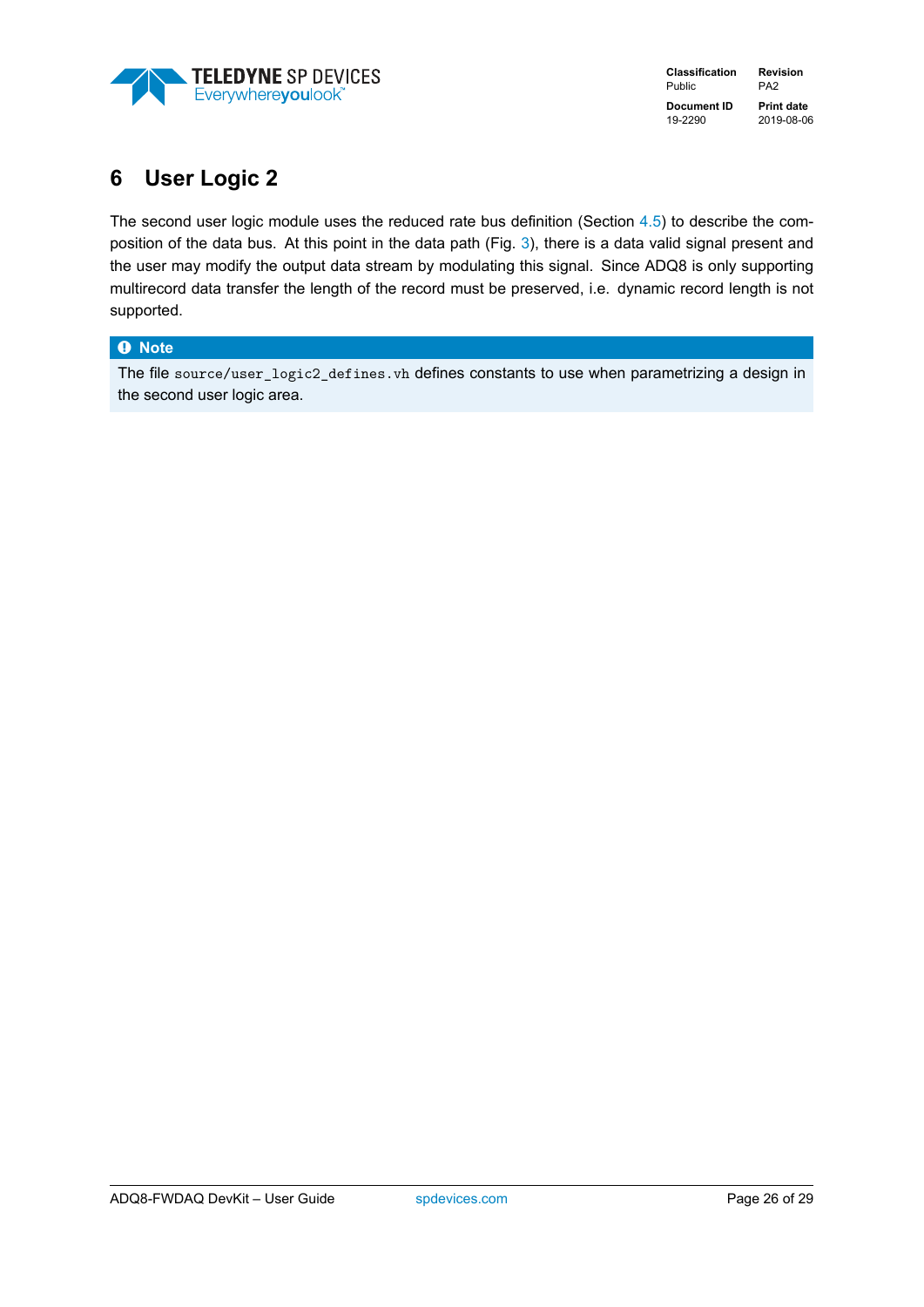

# <span id="page-27-0"></span>**7 Troubleshooting**

This section aims to provide guidance when troubleshooting unexpected behavior. It is recommended that the user application is written in a robust manner, able to capture and report error codes from failed ADQAPI function calls. In the event of a function call failure, reading the ADQAPI trace log for additional information is a useful first step. Trace logging must be activated by calling ADQControlUnit\_EnableErrorTrace() with the trace level argument set to 3.

If the error message is difficult to interpret, the Teledyne SP Devices support can be reached via e-mail at [spd\\_support@teledyne.com.](mailto:spd_support@teledyne.com?body=<Please attach a trace log file>) Please include information about the use case such as the pulse detection settings as well as the specification for both the trigger and data signals. Make sure to include a trace log file from a run where the error appears.

However, the support team *cannot* help the user with issues originating in the user's custom design in any of the user logic areas. Additionally, no training sessions on the topic of HDL design will be offered free of charge.

When facing a problem localized to the custom user logic design, Section [7.1](#page-27-1) provides one possible way forward in those situations.

### � **Important**

Teledyne SP Devices' support cannot help with issues localized to the user's custom logic design nor offer training for HDL design concepts.

### <span id="page-27-1"></span>**7.1 Debugging on Hardware**

The section describes *one* possible workflow for setting up and connecting to a Xilinx debug core. Refer to the Xilinx documentation for further instructions. A good starting point is the *Vivado Programming and Debugging User Guide* [\[4\]](#page-29-4).

### � **Warning**

Debugging on hardware requires physical access to the JTAG port on the digitizer PCB.

### <span id="page-27-2"></span>**7.1.1 Creating the Debug Core**

1. Mark the signals as debug with the mark\_debug property, for example in Verilog

(\* mark\_debug = "true" \*) wire signal\_to\_debug;

Setting the mark\_debug property makes the signals available in the debug wizard and ensures that the tool will not remove the signals in optimization.

- 2. Synthesize the design by clicking on *Run Synthesis* and wait for Vivado to finish synthesizing the complete design.
- 3. Open the synthesized design by clicking on *Open Synthesized Design*.
- 4. Open the debug wizard by clicking on *Setup Debug* and follow the instructions.
- 5. Generate the bitstream by clicking on *Generate bitstream*.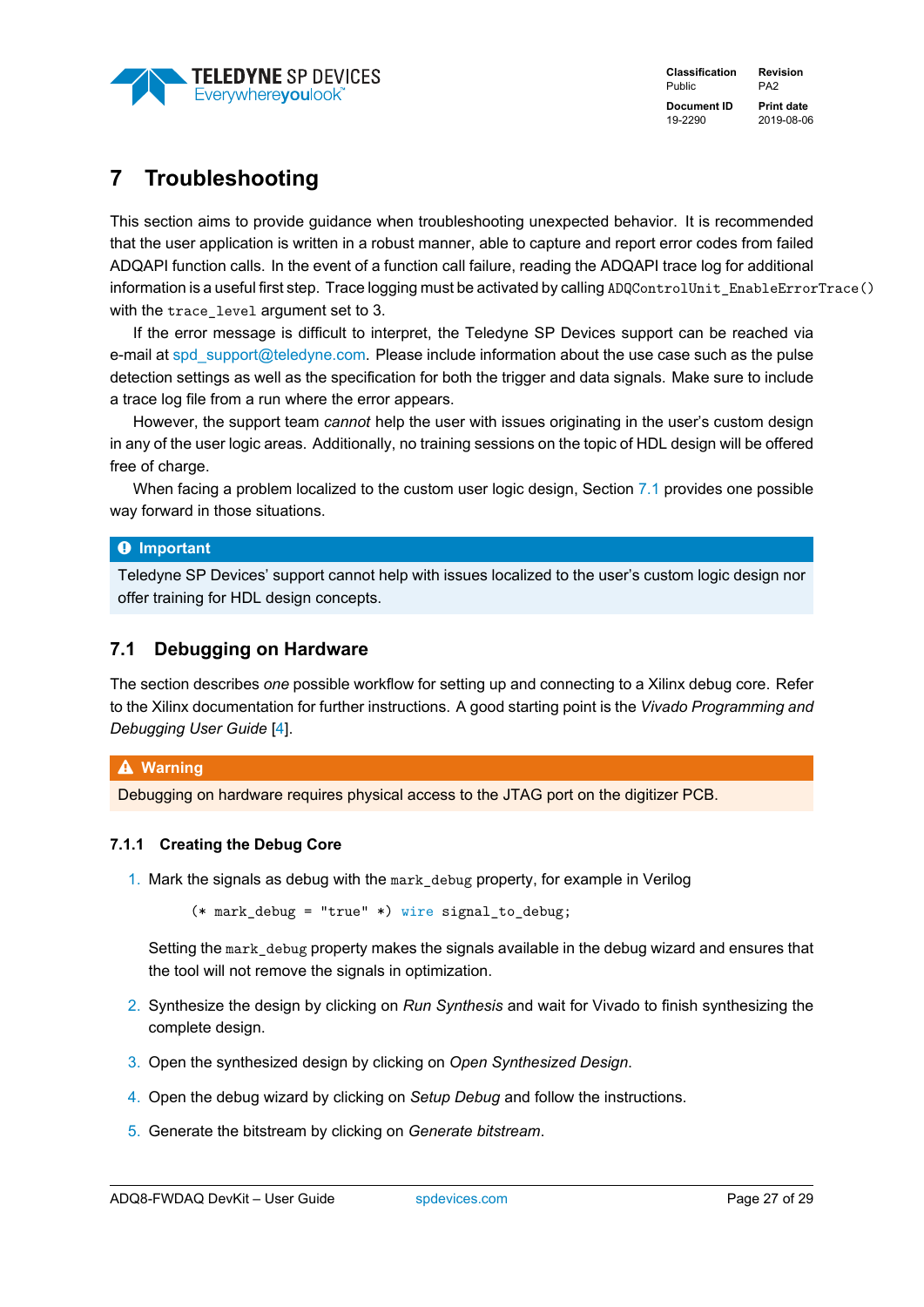

6. When the process has finished, run the Tcl command

### devkit\_mcs

- 7. Copy the generated files
	- implementation/DevKit.runs/impl\_1/debug\_nets.ltx
	- implementation/adq8.mcs
	- implementation/adq8.bit

to a permanent location.

8. Program the firmware image (.mcs file) using ADQUpdater. Refer to the ADQUpdater user guide for instructions on how to manage the firmware on the ADQ8 digitizer [\[1\]](#page-29-1).

### <span id="page-28-0"></span>**7.1.2 Connecting to the Debug Core**

The Vivado Hardware Manger is used to connect to the debug core. Connecting to the debug core requires that

- the .mcs file with core has been programmed and that
- the debug\_nets.ltx file is available.

Depending on the clock signals chosen for the debug core, the firmware may have to be initialized before Vivado Hardware Manager can find the debug core. Initialization is done by calling the ADQAPI function SetupDevice().

### � **Important**

The clock used for the debug core must be running for the core to function.

- 1. Connect the Xilinx platform cable to the digitizer's JTAG port.
- 2. Start Vivado and click on *Open Hardware Manager*.
- 3. Click on *Open Target* and chose *Auto Connect*.
- 4. In the trigger setup window, click on *Specify probe file and refresh device*.
- 5. Browse to the debug\_nets.ltx file and click on refresh.

Refer to the *Vivado Programming and Debugging User Guide* [\[4\]](#page-29-4) for further instructions.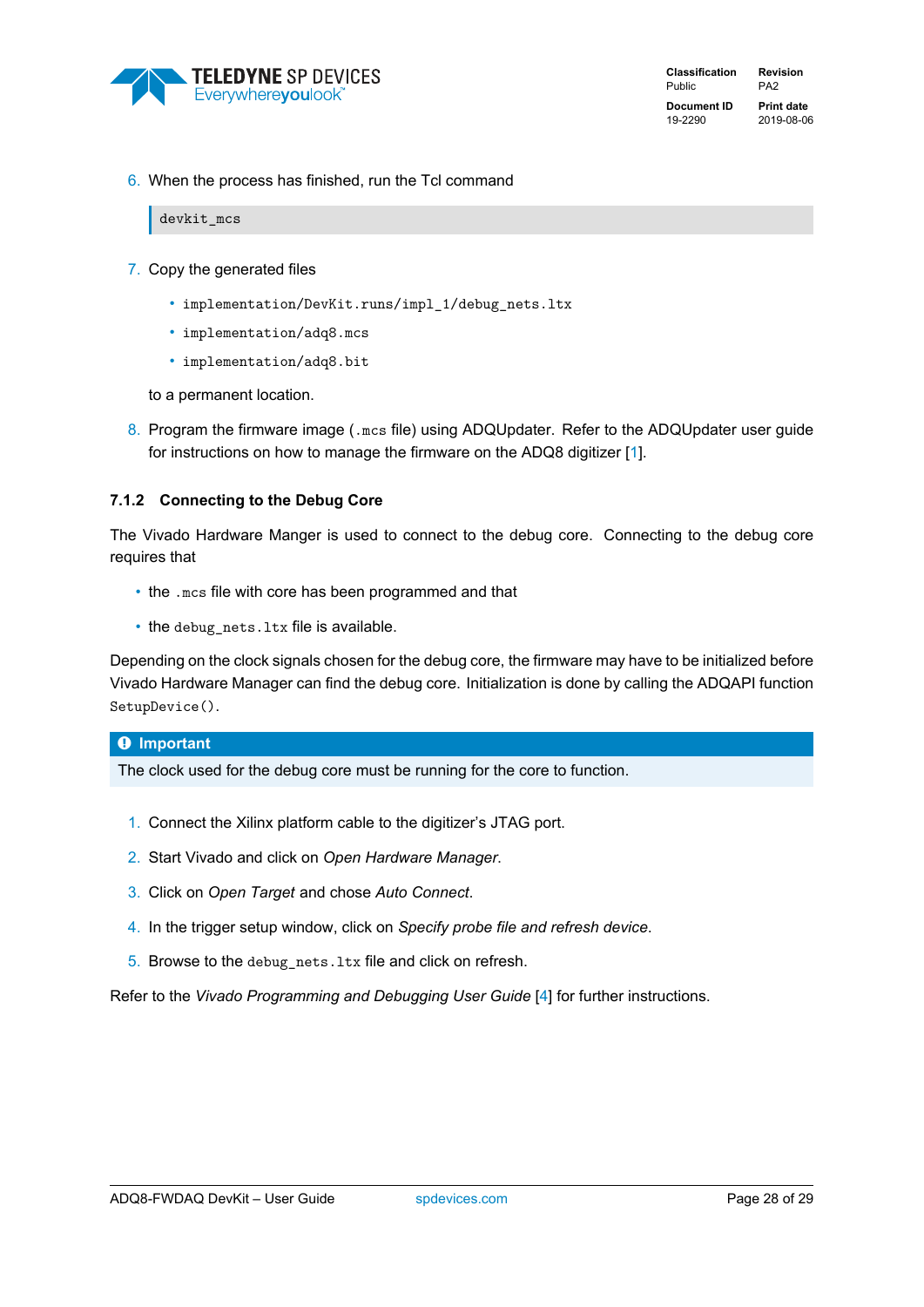<span id="page-29-0"></span>

# **References**

- <span id="page-29-1"></span>[1] Teledyne Signal Processing Devices Sweden AB, *18-2059 ADQUpdater User Guide*. Technical Manual.
- <span id="page-29-2"></span>[2] Teledyne Signal Processing Devices Sweden AB, *17-2000 ADQ8 manual*. Technical Manual.
- <span id="page-29-3"></span>[3] C. E. Cummings, "Clock domain crossing (CDC) design & verification techniques using SystemVerilog," in *SNUG 2008 proceedings*, (Boston, MA, USA), Sunburst Design, Inc., 2008.
- <span id="page-29-4"></span>[4] Xilinx Inc., *Programming and Debugging*, April 2017. User Guide Guide (UG908).